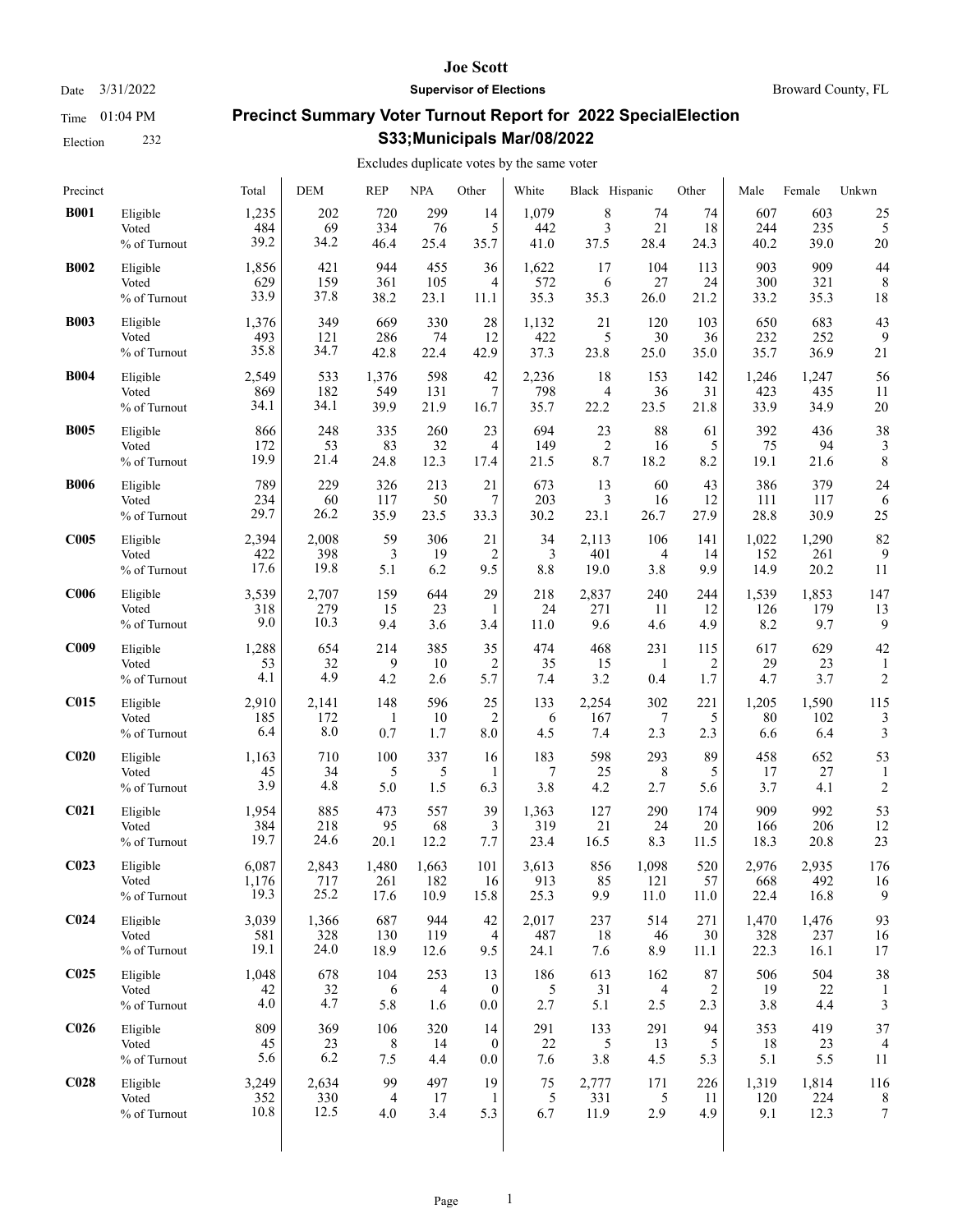Time 01:04 PM Election 232 **Joe Scott**

# **Precinct Summary Voter Turnout Report for 2022 SpecialElection S33;Municipals Mar/08/2022**

Excludes duplicate votes by the same voter

| Precinct         |                                   | Total                | DEM                | <b>REP</b>                | <b>NPA</b>        | Other                    | White              | Black Hispanic    |                           | Other           | Male              | Female             | Unkwn            |
|------------------|-----------------------------------|----------------------|--------------------|---------------------------|-------------------|--------------------------|--------------------|-------------------|---------------------------|-----------------|-------------------|--------------------|------------------|
| C <sub>029</sub> | Eligible                          | 812                  | 352                | 334                       | 115               | 11                       | 780                | 4                 | 7                         | 21              | 304               | 498                | 10               |
|                  | Voted                             | 380                  | 214                | 125                       | 37                | 4                        | 362                | 4                 | 5                         | 9               | 173               | 202                | 5                |
|                  | % of Turnout                      | 46.8                 | 60.8               | 37.4                      | 32.2              | 36.4                     | 46.4               | 100.0             | 71.4                      | 42.9            | 56.9              | 40.6               | 50               |
| C <sub>032</sub> | Eligible                          | 617                  | 354                | 79                        | 174               | 10                       | 144                | 280               | 120                       | 73              | 270               | 320                | 27               |
|                  | Voted                             | 27                   | 19                 | 3                         | 5                 | $\mathbf{0}$             | 10                 | 12                | $\overline{2}$            | 3               | 14                | 8                  | 5                |
|                  | % of Turnout                      | 4.4                  | 5.4                | 3.8                       | 2.9               | 0.0                      | 6.9                | 4.3               | 1.7                       | 4.1             | 5.2               | 2.5                | 19               |
| C035             | Eligible                          | 1,567                | 1,035              | 133                       | 381               | 18                       | 238                | 910               | 257                       | 162             | 745               | 748                | 74               |
|                  | Voted                             | 94                   | 68                 | 18                        | 6                 | 2                        | 32                 | 48                | 10                        | 4               | 41                | 51                 | $\overline{c}$   |
|                  | % of Turnout                      | 6.0                  | 6.6                | 13.5                      | 1.6               | 11.1                     | 13.4               | 5.3               | 3.9                       | 2.5             | 5.5               | 6.8                | 3                |
| <b>C036</b>      | Eligible                          | 524                  | 318                | 52                        | 146               | 8                        | 122                | 247               | 95                        | 60              | 218               | 281                | 25               |
|                  | Voted                             | 27                   | 15                 | 5                         | 7                 | $\theta$                 | 15                 | 6                 | 3                         | 3               | 16                | 11                 | $\boldsymbol{0}$ |
|                  | % of Turnout                      | 5.2                  | 4.7                | 9.6                       | 4.8               | 0.0                      | 12.3               | 2.4               | 3.2                       | 5.0             | 7.3               | 3.9                | $\boldsymbol{0}$ |
| C037             | Eligible<br>Voted<br>% of Turnout | 1,130<br>202<br>17.9 | 481<br>101<br>21.0 | 348<br>68<br>19.5         | 283<br>29<br>10.2 | 18<br>4<br>22.2          | 774<br>146<br>18.9 | 134<br>26<br>19.4 | 156<br>22<br>14.1         | 66<br>8<br>12.1 | 505<br>99<br>19.6 | 588<br>102<br>17.3 | 37<br>3          |
| <b>D001</b>      | Eligible                          | 1,643                | 709                | 461                       | 440               | 33                       | 1,174              | 92                | 247                       | 130             | 859               | 740                | 44               |
|                  | Voted                             | 247                  | 150                | 65                        | 29                | 3                        | 199                | 8                 | 25                        | 15              | 146               | 97                 | 4                |
|                  | % of Turnout                      | 15.0                 | 21.2               | 14.1                      | 6.6               | 9.1                      | 17.0               | 8.7               | 10.1                      | 11.5            | 17.0              | 13.1               | 9                |
| <b>D002</b>      | Eligible                          | 2,105                | 1,086              | 374                       | 617               | 28                       | 1,145              | 306               | 448                       | 206             | 1,209             | 815                | 81               |
|                  | Voted                             | 219                  | 149                | 35                        | 34                | 1                        | 161                | 31                | 13                        | 14              | 151               | 62                 | 6                |
|                  | % of Turnout                      | 10.4                 | 13.7               | 9.4                       | 5.5               | 3.6                      | 14.1               | 10.1              | 2.9                       | 6.8             | 12.5              | 7.6                | 7                |
| <b>D003</b>      | Eligible                          | 1,793                | 829                | 490                       | 457               | 17                       | 1,443              | 36                | 179                       | 135             | 982               | 759                | 52               |
|                  | Voted                             | 352                  | 234                | 61                        | 55                | 2                        | 298                | 6                 | 28                        | 20              | 209               | 133                | 10               |
|                  | % of Turnout                      | 19.6                 | 28.2               | 12.4                      | 12.0              | 11.8                     | 20.7               | 16.7              | 15.6                      | 14.8            | 21.3              | 17.5               | 19               |
| <b>D004</b>      | Eligible                          | 1,468                | 804                | 278                       | 356               | 30                       | 1,027              | 110               | 206                       | 125             | 860               | 565                | 43               |
|                  | Voted                             | 278                  | 201                | 51                        | 22                | 4                        | 226                | 17                | 18                        | 17              | 181               | 92                 | 5                |
|                  | % of Turnout                      | 18.9                 | 25.0               | 18.3                      | 6.2               | 13.3                     | 22.0               | 15.5              | 8.7                       | 13.6            | 21.0              | 16.3               | 12               |
| <b>D005</b>      | Eligible                          | 2,593                | 1,600              | 296                       | 651               | 46                       | 1,033              | 908               | 424                       | 228             | 1,420             | 1,088              | 85               |
|                  | Voted                             | 290                  | 212                | 39                        | 39                | $\mathbf{0}$             | 173                | 72                | 29                        | 16              | 196               | 86                 | 8                |
|                  | % of Turnout                      | 11.2                 | 13.3               | 13.2                      | 6.0               | 0.0                      | 16.7               | 7.9               | 6.8                       | 7.0             | 13.8              | 7.9                | 9                |
| <b>D006</b>      | Eligible                          | 1,707                | 862                | 370                       | 436               | 39                       | 1,265              | 80                | 227                       | 135             | 1,021             | 636                | 50               |
|                  | Voted                             | 288                  | 209                | 38                        | 38                | 3                        | 243                | 9                 | 18                        | 18              | 194               | 86                 | 8                |
|                  | % of Turnout                      | 16.9                 | 24.2               | 10.3                      | 8.7               | 7.7                      | 19.2               | 11.3              | 7.9                       | 13.3            | 19.0              | 13.5               | 16               |
| <b>D007</b>      | Eligible                          | 1,423                | 963                | 127                       | 315               | 18                       | 210                | 933               | 145                       | 135             | 627               | 750                | 46               |
|                  | Voted                             | 156                  | 137                | 8                         | 11                | $\mathbf{0}$             | 27                 | 117               | 5                         | 7               | 67                | 87                 | 2                |
|                  | % of Turnout                      | 11.0                 | 14.2               | 6.3                       | 3.5               | 0.0                      | 12.9               | 12.5              | 3.4                       | 5.2             | 10.7              | 11.6               | 4                |
| <b>D008</b>      | Eligible                          | 1,757                | 904                | 362                       | 470               | 21                       | 945                | 393               | 247                       | 172             | 879               | 813                | 65               |
|                  | Voted                             | 209                  | 133                | 43                        | 32                | -1                       | 148                | 25                | 16                        | 20              | 121               | 85                 | 3                |
|                  | % of Turnout                      | 11.9                 | 14.7               | 11.9                      | 6.8               | 4.8                      | 15.7               | 6.4               | 6.5                       | 11.6            | 13.8              | 10.5               | 5                |
| <b>D009</b>      | Eligible                          | 2,806                | 1,839              | 248                       | 677               | 42                       | 1,052              | 1,084             | 377                       | 293             | 1,434             | 1,265              | 107              |
|                  | Voted                             | 387                  | 319                | 37                        | 31                | $\mathbf{0}$             | 224                | 100               | 31                        | 32              | 246               | 134                | 7                |
|                  | % of Turnout                      | 13.8                 | 17.3               | 14.9                      | 4.6               | 0.0                      | 21.3               | 9.2               | 8.2                       | 10.9            | 17.2              | 10.6               | 7                |
| <b>D010</b>      | Eligible                          | 952                  | 573                | 120                       | 245               | 14                       | 283                | 391               | 184                       | 94              | 464               | 454                | 34               |
|                  | Voted                             | 59                   | 43                 | 5                         | 10                | -1                       | 31                 | 18                | 9                         | -1              | 33                | 26                 | $\boldsymbol{0}$ |
|                  | % of Turnout                      | 6.2                  | 7.5                | 4.2                       | 4.1               | 7.1                      | 11.0               | 4.6               | 4.9                       | 1.1             | 7.1               | 5.7                | 0                |
| <b>D011</b>      | Eligible                          | 324                  | 207                | 32                        | 79                | 6                        | 127                | 106               | 68                        | 23              | 187               | 132                | 5                |
|                  | Voted                             | 27                   | 17                 | 6                         | 3                 | 1                        | 19                 | 4                 | 4                         | $\bf{0}$        | 18                | 9                  | $\boldsymbol{0}$ |
|                  | % of Turnout                      | 8.3                  | 8.2                | 18.8                      | 3.8               | 16.7                     | 15.0               | 3.8               | 5.9                       | 0.0             | 9.6               | 6.8                | $\boldsymbol{0}$ |
| <b>D012</b>      | Eligible<br>Voted<br>% of Turnout | 571<br>72<br>12.6    | 385<br>68<br>17.7  | 43<br>$\mathbf{1}$<br>2.3 | 138<br>3<br>2.2   | 5<br>$\mathbf{0}$<br>0.0 | 82<br>13<br>15.9   | 373<br>56<br>15.0 | 57<br>$\mathbf{1}$<br>1.8 | 59<br>2<br>3.4  | 237<br>30<br>12.7 | 306<br>41<br>13.4  | 28<br>4          |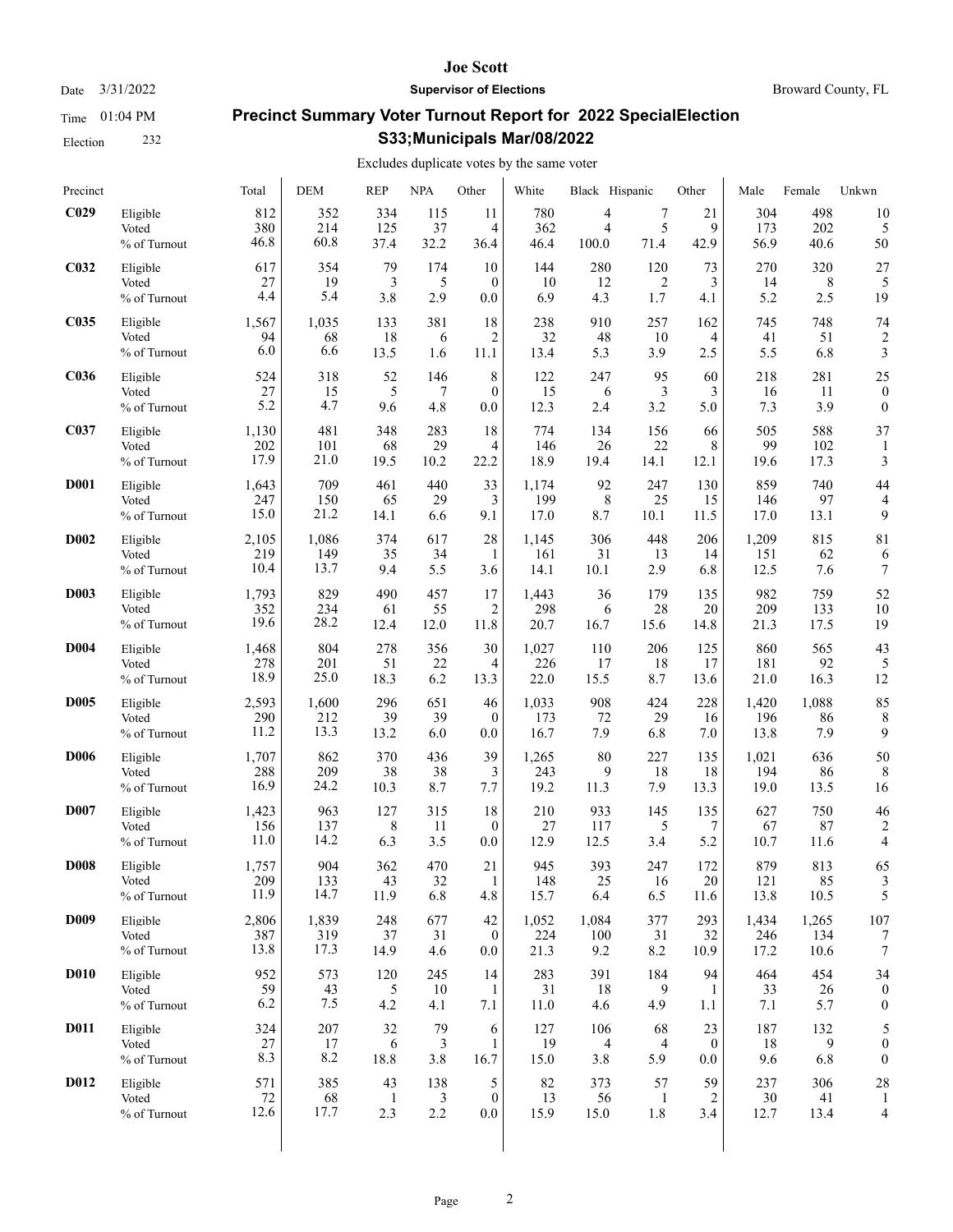Election 232

#### **Joe Scott**

Date  $3/31/2022$  **Supervisor of Elections** Broward County, FL

# **Precinct Summary Voter Turnout Report for 2022 SpecialElection S33;Municipals Mar/08/2022**

### Excludes duplicate votes by the same voter

| Precinct    |              | Total | <b>DEM</b> | <b>REP</b> | <b>NPA</b> | Other            | White | Black Hispanic |                | Other | Male  | Female | Unkwn                    |
|-------------|--------------|-------|------------|------------|------------|------------------|-------|----------------|----------------|-------|-------|--------|--------------------------|
| D013        | Eligible     | 1,459 | 900        | 190        | 346        | 23               | 559   | 604            | 174            | 122   | 659   | 756    | 44                       |
|             | Voted        | 224   | 164        | 18         | 41         | 1                | 120   | 67             | 23             | 14    | 116   | 104    | $\overline{4}$           |
|             | % of Turnout | 15.4  | 18.2       | 9.5        | 11.8       | 4.3              | 21.5  | $11.1\,$       | 13.2           | 11.5  | 17.6  | 13.8   | 9                        |
| <b>D014</b> | Eligible     | 1,554 | 729        | 293        | 497        | 35               | 718   | 255            | 429            | 152   | 722   | 778    | 54                       |
|             | Voted        | 151   | 89         | 38         | 24         | $\mathbf{0}$     | 98    | 17             | 31             | 5     | 81    | 65     | 5                        |
|             | % of Turnout | 9.7   | 12.2       | 13.0       | 4.8        | 0.0              | 13.6  | 6.7            | 7.2            | 3.3   | 11.2  | 8.4    | 9                        |
| D015        | Eligible     | 2,230 | 1,068      | 541        | 586        | 35               | 1,451 | 166            | 437            | 176   | 1,225 | 950    | 55                       |
|             | Voted        | 301   | 199        | 59         | 41         | $\overline{c}$   | 237   | 16             | 34             | 14    | 169   | 127    | 5                        |
|             | % of Turnout | 13.5  | 18.6       | 10.9       | 7.0        | 5.7              | 16.3  | 9.6            | 7.8            | 8.0   | 13.8  | 13.4   | 9                        |
| <b>D016</b> | Eligible     | 3,515 | 1,594      | 786        | 1,079      | 56               | 1,856 | 256            | 1,085          | 318   | 1,788 | 1,620  | 107                      |
|             | Voted        | 400   | 220        | 110        | 65         | 5                | 286   | 15             | 75             | 24    | 223   | 168    | 9                        |
|             | % of Turnout | 11.4  | 13.8       | 14.0       | 6.0        | 8.9              | 15.4  | 5.9            | 6.9            | 7.5   | 12.5  | 10.4   | 8                        |
| G001        | Eligible     | 2,153 | 1,157      | 302        | 658        | 36               | 553   | 820            | 381            | 399   | 954   | 1,132  | 67                       |
|             | Voted        | 238   | 133        | 59         | 43         | 3                | 97    | 70             | 31             | 40    | 102   | 132    | $\overline{4}$           |
|             | % of Turnout | 11.1  | 11.5       | 19.5       | 6.5        | 8.3              | 17.5  | 8.5            | 8.1            | 10.0  | 10.7  | 11.7   | 6                        |
| G002        | Eligible     | 3,259 | 1,509      | 714        | 994        | 42               | 1,421 | 804            | 612            | 422   | 1,459 | 1,689  | 111                      |
|             | Voted        | 388   | 216        | 103        | 67         | $\overline{2}$   | 241   | 77             | 32             | 38    | 149   | 226    | 13                       |
|             | % of Turnout | 11.9  | 14.3       | 14.4       | 6.7        | 4.8              | 17.0  | 9.6            | 5.2            | 9.0   | 10.2  | 13.4   | 12                       |
| G003        | Eligible     | 2,963 | 1,458      | 569        | 885        | 51               | 1,278 | 764            | 580            | 341   | 1,310 | 1,556  | 97                       |
|             | Voted        | 267   | 140        | 78         | 45         | 4                | 156   | 50             | 44             | 17    | 129   | 134    | $\overline{4}$           |
|             | % of Turnout | 9.0   | 9.6        | 13.7       | 5.1        | 7.8              | 12.2  | 6.5            | 7.6            | 5.0   | 9.8   | 8.6    | 4                        |
| G004        | Eligible     | 3,218 | 1,693      | 624        | 850        | 51               | 1,268 | 740            | 812            | 398   | 1,311 | 1,781  | 126                      |
|             | Voted        | 523   | 321        | 120        | 77         | 5                | 265   | 133            | 74             | 51    | 208   | 299    | 16                       |
|             | % of Turnout | 16.3  | 19.0       | 19.2       | 9.1        | 9.8              | 20.9  | 18.0           | 9.1            | 12.8  | 15.9  | 16.8   | 13                       |
| G005        | Eligible     | 1,834 | 954        | 307        | 548        | 25               | 634   | 621            | 343            | 236   | 783   | 996    | 55                       |
|             | Voted        | 200   | 114        | 62         | 23         | 1                | 117   | 59             | 15             | 9     | 85    | 111    | $\overline{4}$           |
|             | % of Turnout | 10.9  | 11.9       | 20.2       | 4.2        | 4.0              | 18.5  | 9.5            | 4.4            | 3.8   | 10.9  | 11.1   | 7                        |
| G006        | Eligible     | 3,720 | 1,797      | 712        | 1,145      | 66               | 1,453 | 969            | 865            | 433   | 1,669 | 1,907  | 144                      |
|             | Voted        | 313   | 180        | 73         | 54         | 6                | 181   | 70             | 39             | 23    | 120   | 186    | 7                        |
|             | % of Turnout | 8.4   | 10.0       | 10.3       | 4.7        | 9.1              | 12.5  | 7.2            | 4.5            | 5.3   | 7.2   | 9.8    | 5                        |
| <b>G007</b> | Eligible     | 714   | 356        | 134        | 216        | 8                | 251   | 165            | 186            | 112   | 328   | 362    | 24                       |
|             | Voted        | 49    | 22         | 14         | 13         | $\mathbf{0}$     | 29    | 4              | 9              | 7     | 25    | 24     | $\boldsymbol{0}$         |
|             | % of Turnout | 6.9   | 6.2        | 10.4       | 6.0        | 0.0              | 11.6  | 2.4            | 4.8            | 6.3   | 7.6   | 6.6    | $\mathbf{0}$             |
| G008        | Eligible     | 3,409 | 2,012      | 467        | 896        | 34               | 827   | 1,665          | 484            | 433   | 1,518 | 1,752  | 139                      |
|             | Voted        | 317   | 209        | 62         | 45         | 1                | 136   | 131            | 20             | 30    | 133   | 180    | $\overline{\mathcal{L}}$ |
|             | % of Turnout | 9.3   | 10.4       | 13.3       | 5.0        | 2.9              | 16.4  | 7.9            | 4.1            | 6.9   | 8.8   | 10.3   | 3                        |
| G009        | Eligible     | 963   | 576        | 111        | 268        | 8                | 148   | 449            | 245            | 121   | 424   | 503    | 36                       |
|             | Voted        | 86    | 62         | 15         | 9          | $\Omega$         | 17    | 44             | 19             | 6     | 34    | 51     | 1                        |
|             | % of Turnout | 8.9   | 10.8       | 13.5       | 3.4        | 0.0              | 11.5  | 9.8            | 7.8            | 5.0   | 8.0   | 10.1   | 3                        |
| G010        | Eligible     | 2,404 | 1,104      | 581        | 685        | 34               | 1,170 | 462            | 494            | 278   | 1,037 | 1,278  | 89                       |
|             | Voted        | 315   | 171        | 85         | 53         | 6                | 190   | 58             | 36             | 31    | 126   | 185    | $\overline{4}$           |
|             | % of Turnout | 13.1  | 15.5       | 14.6       | 7.7        | 17.6             | 16.2  | 12.6           | 7.3            | 11.2  | 12.2  | 14.5   | 4                        |
| G011        | Eligible     | 2,997 | 1,401      | 620        | 922        | 54               | 1,336 | 703            | 640            | 318   | 1,260 | 1,650  | 87                       |
|             | Voted        | 320   | 180        | 77         | 55         | 8                | 206   | 65             | 24             | 25    | 120   | 190    | 10                       |
|             | % of Turnout | 10.7  | 12.8       | 12.4       | 6.0        | 14.8             | 15.4  | 9.2            | 3.8            | 7.9   | 9.5   | 11.5   | 11                       |
| G012        | Eligible     | 2,044 | 1,053      | 397        | 572        | 22               | 854   | 510            | 472            | 208   | 886   | 1,081  | 77                       |
|             | Voted        | 269   | 156        | 61         | 51         | -1               | 149   | 49             | 46             | 25    | 117   | 142    | 10                       |
|             | % of Turnout | 13.2  | 14.8       | 15.4       | 8.9        | 4.5              | 17.4  | 9.6            | 9.7            | 12.0  | 13.2  | 13.1   | 13                       |
| G013        | Eligible     | 1,085 | 644        | 116        | 313        | 12               | 208   | 572            | 153            | 152   | 496   | 548    | 41                       |
|             | Voted        | 75    | 50         | 18         | 7          | $\boldsymbol{0}$ | 30    | 33             | $\overline{4}$ | 8     | 31    | 41     | 3                        |
|             | % of Turnout | 6.9   | 7.8        | 15.5       | 2.2        | $0.0\,$          | 14.4  | 5.8            | 2.6            | 5.3   | 6.3   | 7.5    | 7                        |
|             |              |       |            |            |            |                  |       |                |                |       |       |        |                          |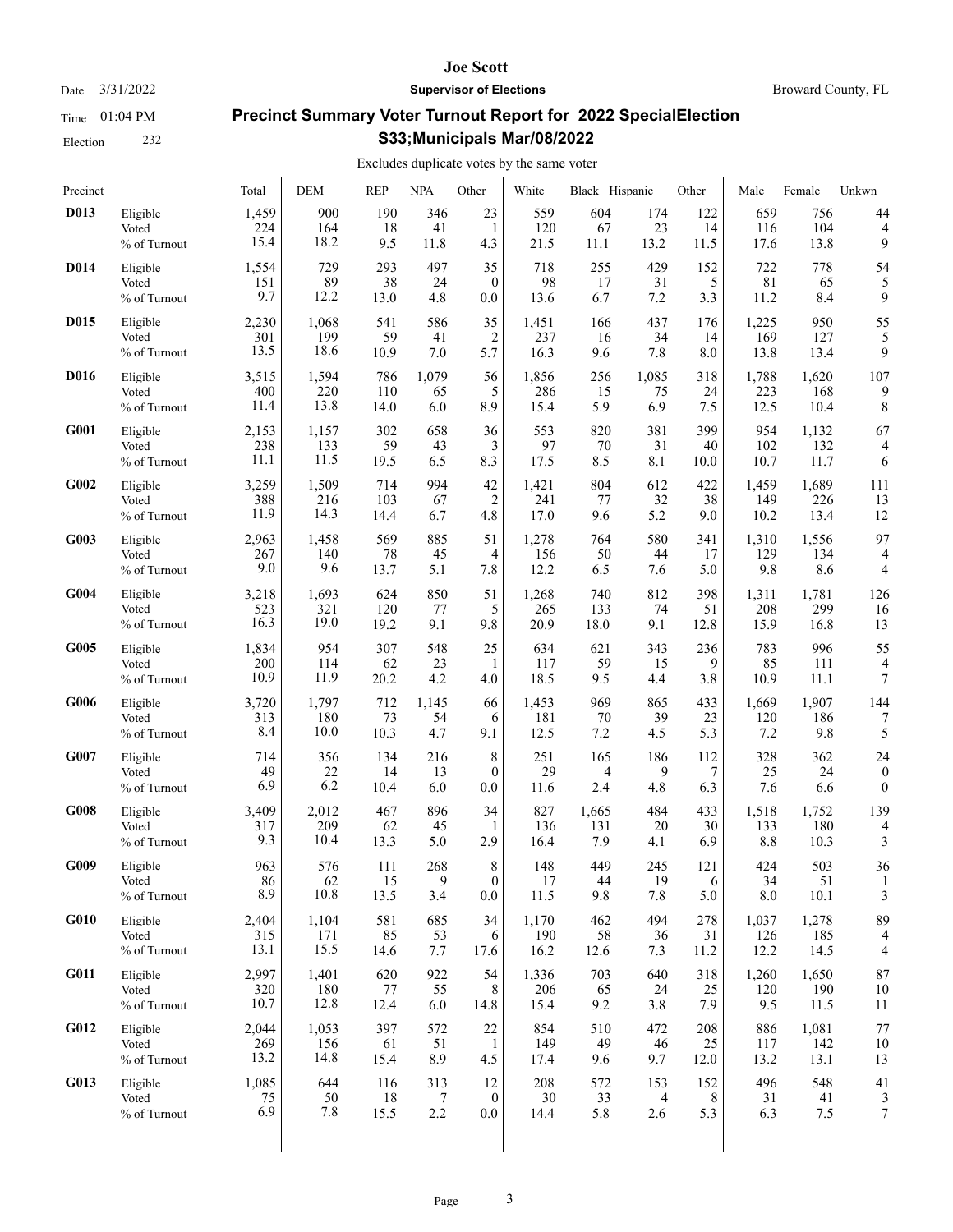Election 232

#### **Joe Scott**

Date  $3/31/2022$  **Supervisor of Elections** Broward County, FL

# **Precinct Summary Voter Turnout Report for 2022 SpecialElection S33;Municipals Mar/08/2022**

## Excludes duplicate votes by the same voter

| Precinct          |                                   | Total                | <b>DEM</b>         | <b>REP</b>        | <b>NPA</b>       | Other           | White              | Black Hispanic    |                  | Other             | Male               | Female             | Unkwn            |
|-------------------|-----------------------------------|----------------------|--------------------|-------------------|------------------|-----------------|--------------------|-------------------|------------------|-------------------|--------------------|--------------------|------------------|
| G014              | Eligible                          | 2,595                | 1,254              | 457               | 842              | 42              | 942                | 715               | 604              | 334               | 1,111              | 1,390              | 94               |
|                   | Voted                             | 240                  | 138                | 41                | 58               | 3               | 124                | 51                | 31               | 34                | 100                | 135                | 5                |
|                   | % of Turnout                      | 9.2                  | 11.0               | 9.0               | 6.9              | 7.1             | 13.2               | 7.1               | 5.1              | 10.2              | 9.0                | 9.7                | 5                |
| G015              | Eligible                          | 2,123                | 1,117              | 435               | 537              | 34              | 979                | 368               | 554              | 222               | 804                | 1,245              | 74               |
|                   | Voted                             | 380                  | 235                | 67                | 72               | 6               | 224                | 57                | 70               | 29                | 146                | 226                | 8                |
|                   | % of Turnout                      | 17.9                 | 21.0               | 15.4              | 13.4             | 17.6            | 22.9               | 15.5              | 12.6             | 13.1              | 18.2               | 18.2               | 11               |
| G016              | Eligible                          | 3,759                | 1,913              | 718               | 1,078            | 50              | 1,389              | 1,048             | 753              | 569               | 1,576              | 2,043              | 140              |
|                   | Voted                             | 445                  | 270                | 91                | 81               | 3               | 231                | 116               | 44               | 54                | 199                | 238                | 8                |
|                   | % of Turnout                      | 11.8                 | 14.1               | 12.7              | 7.5              | 6.0             | 16.6               | 11.1              | 5.8              | 9.5               | 12.6               | 11.6               | 6                |
| H <sub>001</sub>  | Eligible                          | 2,983                | 1,946              | 245               | 766              | 26              | 405                | 1,736             | 452              | 390               | 1,256              | 1,601              | 126              |
|                   | Voted                             | 226                  | 166                | 32                | 27               | 1               | 59                 | 115               | 25               | 27                | 94                 | 125                | 7                |
|                   | % of Turnout                      | 7.6                  | 8.5                | 13.1              | 3.5              | 3.8             | 14.6               | 6.6               | 5.5              | 6.9               | 7.5                | 7.8                | 6                |
| H <sub>0</sub> 02 | Eligible                          | 1,171                | 797                | 86                | 273              | 15              | 92                 | 755               | 147              | 177               | 443                | 677                | 51               |
|                   | Voted                             | 85                   | 64                 | 7                 | 12               | $\overline{2}$  | 13                 | 54                | 7                | 11                | 37                 | 46                 | $\overline{2}$   |
|                   | % of Turnout                      | 7.3                  | 8.0                | 8.1               | 4.4              | 13.3            | 14.1               | 7.2               | 4.8              | 6.2               | 8.4                | 6.8                | 4                |
| H003              | Eligible                          | 3,795                | 2,543              | 257               | 943              | 52              | 470                | 2,405             | 464              | 456               | 1,486              | 2,166              | 143              |
|                   | Voted                             | 266                  | 211                | 30                | 22               | 3               | 48                 | 170               | 22               | 26                | 96                 | 161                | 9                |
|                   | % of Turnout                      | 7.0                  | 8.3                | 11.7              | 2.3              | 5.8             | 10.2               | 7.1               | 4.7              | 5.7               | 6.5                | 7.4                | 6                |
| H004              | Eligible                          | 1,475                | 938                | 150               | 374              | 13              | 247                | 751               | 236              | 241               | 657                | 754                | 64               |
|                   | Voted                             | 120                  | 91                 | 15                | 14               | $\mathbf{0}$    | 26                 | 57                | 6                | 31                | 47                 | 69                 | 4                |
|                   | % of Turnout                      | 8.1                  | 9.7                | 10.0              | 3.7              | 0.0             | 10.5               | 7.6               | 2.5              | 12.9              | 7.2                | 9.2                | 6                |
| H <sub>005</sub>  | Eligible                          | 3,274                | 2,195              | 232               | 815              | 32              | 282                | 2,196             | 322              | 474               | 1,320              | 1,806              | 148              |
|                   | Voted                             | 229                  | 191                | 18                | 19               | 1               | 31                 | 165               | 12               | 21                | 82                 | 141                | 6                |
|                   | % of Turnout                      | 7.0                  | 8.7                | 7.8               | 2.3              | 3.1             | 11.0               | 7.5               | 3.7              | 4.4               | 6.2                | 7.8                | 4                |
| H006              | Eligible                          | 2,038                | 1,270              | 221               | 510              | 37              | 407                | 1,030             | 349              | 252               | 787                | 1,169              | 82               |
|                   | Voted                             | 206                  | 155                | 20                | 27               | 4               | 52                 | 91                | 36               | 27                | 74                 | 122                | 10               |
|                   | % of Turnout                      | 10.1                 | 12.2               | 9.0               | 5.3              | 10.8            | 12.8               | 8.8               | 10.3             | 10.7              | 9.4                | 10.4               | 12               |
| H007              | Eligible                          | 2,348                | 1,518              | 214               | 600              | 16              | 315                | 1,460             | 256              | 317               | 985                | 1,279              | 84               |
|                   | Voted                             | 162                  | 123                | 20                | 18               | 1               | 34                 | 93                | 19               | 16                | 60                 | 99                 | 3                |
|                   | % of Turnout                      | 6.9                  | 8.1                | 9.3               | 3.0              | 6.3             | 10.8               | 6.4               | 7.4              | 5.0               | 6.1                | 7.7                | 4                |
| H <sub>008</sub>  | Eligible                          | 1,829                | 1,217              | 157               | 428              | 27              | 280                | 1,085             | 295              | 169               | 679                | 1,079              | 71               |
|                   | Voted                             | 184                  | 137                | 21                | 24               | $\overline{2}$  | 47                 | 105               | 18               | 14                | 67                 | 106                | 11               |
|                   | % of Turnout                      | 10.1                 | 11.3               | 13.4              | 5.6              | 7.4             | 16.8               | 9.7               | 6.1              | 8.3               | 9.9                | 9.8                | 15               |
| H <sub>009</sub>  | Eligible                          | 1,154                | 757                | 89                | 294              | 14              | 176                | 639               | 212              | 127               | 488                | 619                | 47               |
|                   | Voted                             | 96                   | 86                 | 8                 | 2                | $\mathbf{0}$    | 18                 | 57                | 10               | 11                | 40                 | 52                 | 4                |
|                   | % of Turnout                      | 8.3                  | 11.4               | 9.0               | 0.7              | 0.0             | 10.2               | 8.9               | 4.7              | 8.7               | 8.2                | 8.4                | 9                |
| H <sub>010</sub>  | Eligible                          | 445                  | 237                | 40                | 165              | 3               | 72                 | 167               | 172              | 34                | 196                | 229                | 20               |
|                   | Voted                             | 10                   | 5                  | $\boldsymbol{0}$  | 5                | $\overline{0}$  | $\mathfrak{D}$     | 6                 | 2                | $\mathbf{0}$      | 5                  | 5                  | $\boldsymbol{0}$ |
|                   | % of Turnout                      | 2.2                  | 2.1                | 0.0               | 3.0              | 0.0             | 2.8                | 3.6               | 1.2              | 0.0               | 2.6                | 2.2                | $\boldsymbol{0}$ |
| H011              | Eligible                          | 3,158                | 1,822              | 376               | 921              | 39              | 449                | 1,223             | 1,068            | 418               | 1,341              | 1,694              | 123              |
|                   | Voted                             | 182                  | 118                | 35                | 26               | 3               | 63                 | 78                | 27               | 14                | 71                 | 105                | 6                |
|                   | % of Turnout                      | 5.8                  | 6.5                | 9.3               | 2.8              | 7.7             | 14.0               | 6.4               | 2.5              | 3.3               | 5.3                | 6.2                | 5                |
| <b>J001</b>       | Eligible<br>Voted<br>% of Turnout | 1,753<br>288<br>16.4 | 988<br>194<br>19.6 | 294<br>55<br>18.7 | 448<br>35<br>7.8 | 23<br>4<br>17.4 | 619<br>152<br>24.6 | 545<br>80<br>14.7 | 399<br>34<br>8.5 | 190<br>22<br>11.6 | 719<br>103<br>14.3 | 988<br>182<br>18.4 | 46<br>7          |
| J002              | Eligible                          | 1,961                | 941                | 355               | 633              | 32              | 747                | 386               | 597              | 231               | 804                | 1,083              | 74               |
|                   | Voted                             | 161                  | 95                 | 38                | 25               | 3               | 89                 | 29                | 29               | 14                | 69                 | 85                 | 7                |
|                   | % of Turnout                      | 8.2                  | 10.1               | 10.7              | 3.9              | 9.4             | 11.9               | 7.5               | 4.9              | 6.1               | 8.6                | 7.8                | 9                |
| J003              | Eligible                          | 1,867                | 943                | 421               | 483              | 20              | 862                | 389               | 436              | 180               | 839                | 995                | 33               |
|                   | Voted                             | 321                  | 201                | 71                | 47               | $\overline{2}$  | 172                | 79                | 43               | 27                | 128                | 190                | 3                |
|                   | % of Turnout                      | 17.2                 | 21.3               | 16.9              | 9.7              | 10.0            | 20.0               | 20.3              | 9.9              | 15.0              | 15.3               | 19.1               | 9                |
|                   |                                   |                      |                    |                   |                  |                 |                    |                   |                  |                   |                    |                    |                  |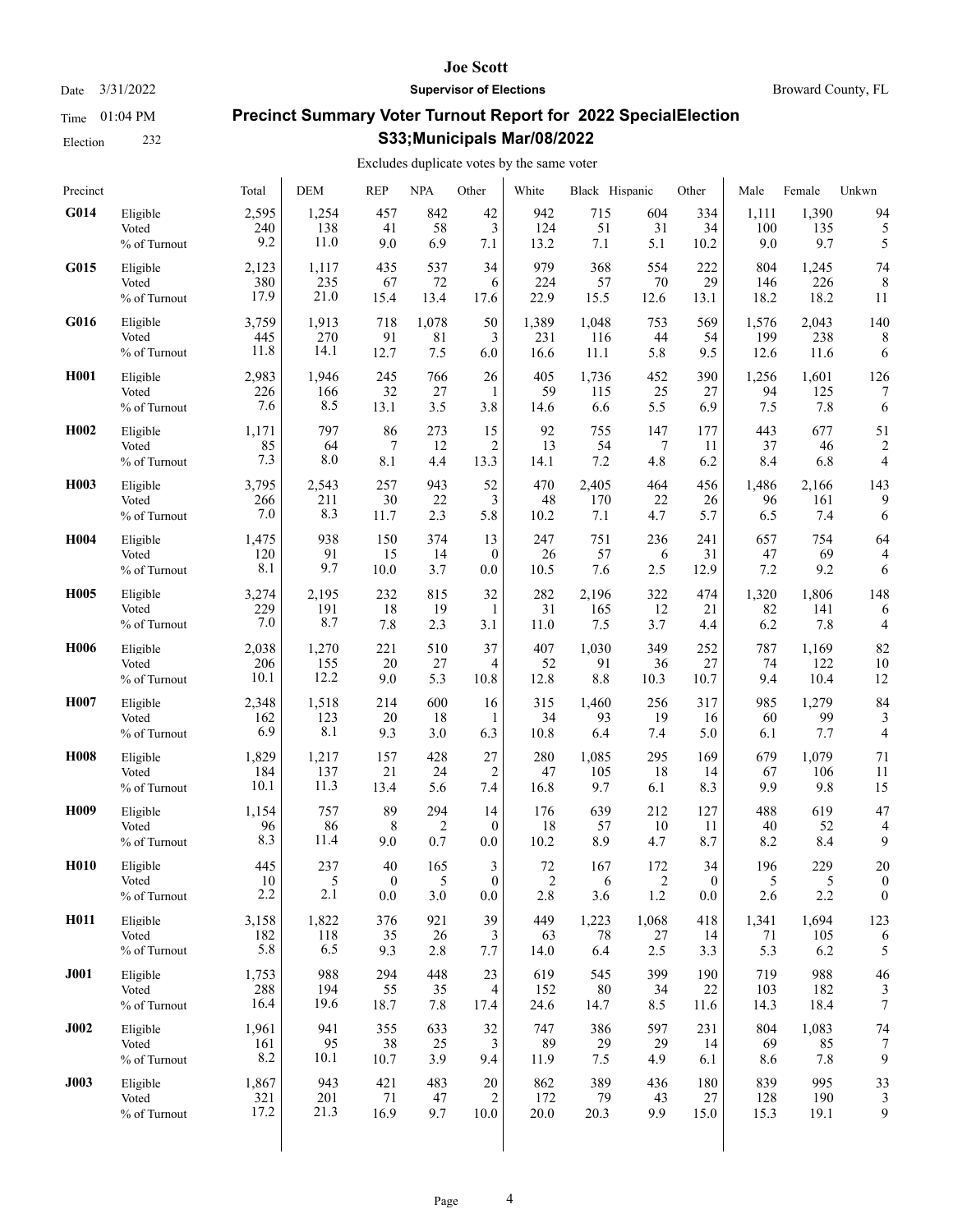Election 232

#### **Joe Scott**

Date  $3/31/2022$  **Supervisor of Elections** Broward County, FL

# **Precinct Summary Voter Turnout Report for 2022 SpecialElection S33;Municipals Mar/08/2022**

| Precinct    |                                   | Total                | <b>DEM</b>           | <b>REP</b>        | <b>NPA</b>        | Other                       | White              | Black Hispanic     |                   | Other             | Male               | Female               | Unkwn                |
|-------------|-----------------------------------|----------------------|----------------------|-------------------|-------------------|-----------------------------|--------------------|--------------------|-------------------|-------------------|--------------------|----------------------|----------------------|
| <b>J004</b> | Eligible                          | 2,367                | 1,282                | 334               | 714               | 37                          | 625                | 880                | 595               | 267               | 1,032              | 1,253                | 82                   |
|             | Voted                             | 199                  | 127                  | 38                | 33                | 1                           | 90                 | 73                 | 21                | 15                | 82                 | 111                  | 6                    |
|             | % of Turnout                      | 8.4                  | 9.9                  | 11.4              | 4.6               | 2.7                         | 14.4               | 8.3                | 3.5               | 5.6               | 7.9                | 8.9                  | 7                    |
| <b>J005</b> | Eligible                          | 2,050                | 1,163                | 277               | 580               | 30                          | 530                | 660                | 659               | 201               | 808                | 1,168                | 74                   |
|             | Voted                             | 226                  | 143                  | 47                | 32                | 4                           | 95                 | 63                 | 54                | 14                | 97                 | 124                  | 5                    |
|             | % of Turnout                      | 11.0                 | 12.3                 | 17.0              | 5.5               | 13.3                        | 17.9               | 9.5                | 8.2               | 7.0               | 12.0               | 10.6                 | 7                    |
| <b>J006</b> | Eligible<br>Voted<br>% of Turnout | 807<br>153<br>19.0   | 433<br>97<br>22.4    | 157<br>28<br>17.8 | 205<br>24<br>11.7 | 12<br>4<br>33.3             | 400<br>95<br>23.8  | 97<br>19<br>19.6   | 239<br>30<br>12.6 | 71<br>9<br>12.7   | 303<br>63<br>20.8  | 478<br>89<br>18.6    | 26<br>4              |
| <b>J007</b> | Eligible                          | 2,303                | 1,469                | 262               | 534               | 38                          | 532                | 1,078              | 483               | 210               | 933                | 1,301                | 69                   |
|             | Voted                             | 282                  | 208                  | 39                | 32                | 3                           | 109                | 104                | 43                | 26                | 117                | 158                  | 7                    |
|             | % of Turnout                      | 12.2                 | 14.2                 | 14.9              | 6.0               | 7.9                         | 20.5               | 9.6                | 8.9               | 12.4              | 12.5               | 12.1                 | 10                   |
| <b>J008</b> | Eligible                          | 501                  | 287                  | 111               | 100               | 3                           | 204                | 153                | 97                | 47                | 210                | 279                  | 12                   |
|             | Voted                             | 131                  | 85                   | 38                | 7                 | 1                           | 62                 | 39                 | 18                | 12                | 53                 | 76                   | $\overline{2}$       |
|             | % of Turnout                      | 26.1                 | 29.6                 | 34.2              | 7.0               | 33.3                        | 30.4               | 25.5               | 18.6              | 25.5              | 25.2               | 27.2                 | 17                   |
| <b>J009</b> | Eligible                          | 1,820                | 1,053                | 312               | 432               | 23                          | 618                | 572                | 459               | 171               | 734                | 1,022                | 64                   |
|             | Voted                             | 282                  | 191                  | 57                | 33                | 1                           | 128                | 102                | 36                | 16                | 104                | 174                  | 4                    |
|             | % of Turnout                      | 15.5                 | 18.1                 | 18.3              | 7.6               | 4.3                         | 20.7               | 17.8               | 7.8               | 9.4               | 14.2               | 17.0                 | 6                    |
| <b>J010</b> | Eligible                          | 1,819                | 959                  | 296               | 536               | 28                          | 678                | 502                | 444               | 195               | 810                | 936                  | 73                   |
|             | Voted                             | 196                  | 131                  | 36                | 28                | 1                           | 107                | 51                 | 27                | 11                | 82                 | 109                  | 5                    |
|             | % of Turnout                      | 10.8                 | 13.7                 | 12.2              | 5.2               | 3.6                         | 15.8               | 10.2               | 6.1               | 5.6               | 10.1               | 11.6                 | 7                    |
| <b>J011</b> | Eligible                          | 3,716                | 1,933                | 585               | 1,157             | 41                          | 1,237              | 943                | 1,130             | 406               | 1,613              | 1,965                | 138                  |
|             | Voted                             | 362                  | 213                  | 86                | 62                | 1                           | 166                | 75                 | 93                | 28                | 149                | 207                  | 6                    |
|             | % of Turnout                      | 9.7                  | 11.0                 | 14.7              | 5.4               | 2.4                         | 13.4               | 8.0                | 8.2               | 6.9               | 9.2                | 10.5                 | 4                    |
| <b>J012</b> | Eligible                          | 4,803                | 2,799                | 808               | 1,124             | 72                          | 2,552              | 920                | 950               | 381               | 1,702              | 2,979                | 122                  |
|             | Voted                             | 1,226                | 841                  | 217               | 156               | 12                          | 877                | 154                | 135               | 60                | 405                | 803                  | 18                   |
|             | % of Turnout                      | 25.5                 | 30.0                 | 26.9              | 13.9              | 16.7                        | 34.4               | 16.7               | 14.2              | 15.7              | 23.8               | 27.0                 | 15                   |
| J013        | Eligible                          | 2,275                | 1,370                | 304               | 577               | 24                          | 544                | 988                | 471               | 272               | 961                | 1,251                | 63                   |
|             | Voted                             | 279                  | 184                  | 53                | 41                | 1                           | 115                | 101                | 40                | 23                | 102                | 171                  | 6                    |
|             | % of Turnout                      | 12.3                 | 13.4                 | 17.4              | 7.1               | 4.2                         | 21.1               | 10.2               | 8.5               | 8.5               | 10.6               | 13.7                 | 10                   |
| J014        | Eligible                          | 2,083                | 1,186                | 406               | 467               | 24                          | 727                | 787                | 383               | 186               | 892                | 1,139                | 52                   |
|             | Voted                             | 382                  | 249                  | 88                | 43                | $\overline{2}$              | 178                | 134                | 34                | 36                | 164                | 212                  | 6                    |
|             | % of Turnout                      | 18.3                 | 21.0                 | 21.7              | 9.2               | 8.3                         | 24.5               | 17.0               | 8.9               | 19.4              | 18.4               | 18.6                 | 12                   |
| <b>J015</b> | Eligible                          | 1,852                | 990                  | 356               | 479               | 27                          | 674                | 679                | 286               | 213               | 855                | 953                  | 44                   |
|             | Voted                             | 298                  | 202                  | 61                | 30                | 5                           | 135                | 116                | 20                | 27                | 132                | 162                  | $\overline{4}$       |
|             | % of Turnout                      | 16.1                 | 20.4                 | 17.1              | 6.3               | 18.5                        | 20.0               | 17.1               | 7.0               | 12.7              | 15.4               | 17.0                 | 9                    |
| <b>J016</b> | Eligible                          | 807                  | 438                  | 112               | 250               | $\tau$                      | 199                | 229                | 283               | 96                | 344                | 430                  | 33                   |
|             | Voted                             | 74                   | 52                   | 10                | 12                | $\Omega$                    | 31                 | 21                 | 13                | 9                 | 31                 | 42                   | 1                    |
|             | % of Turnout                      | 9.2                  | 11.9                 | 8.9               | 4.8               | 0.0                         | 15.6               | 9.2                | 4.6               | 9.4               | 9.0                | 9.8                  | 3                    |
| <b>J017</b> | Eligible                          | 2,008                | 1,285                | 181               | 523               | 19                          | 352                | 1,050              | 340               | 266               | 781                | 1,148                | 79                   |
|             | Voted                             | 218                  | 168                  | 18                | 32                | $\boldsymbol{0}$            | 63                 | 104                | 24                | 27                | 70                 | 136                  | 12                   |
|             | % of Turnout                      | 10.9                 | 13.1                 | 9.9               | 6.1               | 0.0                         | 17.9               | 9.9                | 7.1               | 10.2              | 9.0                | 11.8                 | 15                   |
| <b>J018</b> | Eligible<br>Voted<br>% of Turnout | 2,273<br>329<br>14.5 | 1,260<br>232<br>18.4 | 344<br>53<br>15.4 | 632<br>42<br>6.6  | 37<br>2<br>5.4              | 890<br>176<br>19.8 | 660<br>96<br>14.5  | 524<br>37<br>7.1  | 199<br>20<br>10.1 | 923<br>133<br>14.4 | 1,294<br>193<br>14.9 | 56<br>5              |
| <b>J019</b> | Eligible                          | 4,262                | 2,157                | 717               | 1,320             | 68                          | 1,450              | 1,161              | 1,140             | 511               | 1,836              | 2,263                | 163                  |
|             | Voted                             | 496                  | 295                  | 110               | 87                | 4                           | 234                | 127                | 88                | 47                | 194                | 288                  | 14                   |
|             | % of Turnout                      | 11.6                 | 13.7                 | 15.3              | 6.6               | 5.9                         | 16.1               | 10.9               | 7.7               | 9.2               | 10.6               | 12.7                 | 9                    |
| J020        | Eligible<br>Voted<br>% of Turnout | 1,862<br>182<br>9.8  | 1,169<br>134<br>11.5 | 220<br>25<br>11.4 | 438<br>21<br>4.8  | 35<br>$\overline{2}$<br>5.7 | 322<br>57<br>17.7  | 1,026<br>96<br>9.4 | 319<br>19<br>6.0  | 195<br>10<br>5.1  | 782<br>85<br>10.9  | 1,017<br>96<br>9.4   | 63<br>$\overline{c}$ |
|             |                                   |                      |                      |                   |                   |                             |                    |                    |                   |                   |                    |                      |                      |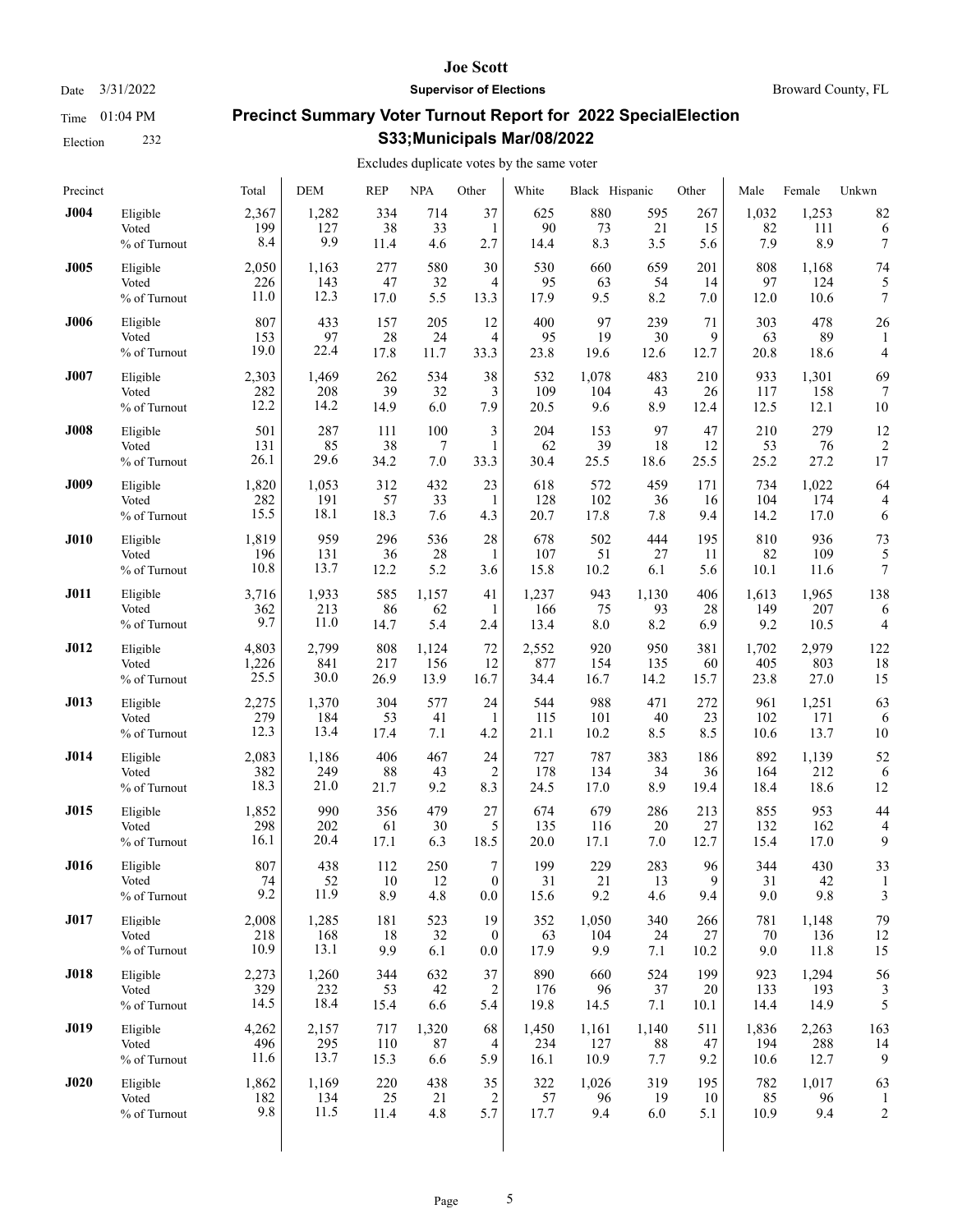Election 232

#### **Joe Scott**

Date  $3/31/2022$  **Supervisor of Elections** Broward County, FL

# **Precinct Summary Voter Turnout Report for 2022 SpecialElection S33;Municipals Mar/08/2022**

## Excludes duplicate votes by the same voter

| Precinct    |              | Total | <b>DEM</b> | <b>REP</b>     | <b>NPA</b> | Other          | White        | Black Hispanic |                  | Other | Male  | Female | Unkwn                   |
|-------------|--------------|-------|------------|----------------|------------|----------------|--------------|----------------|------------------|-------|-------|--------|-------------------------|
| J021        | Eligible     | 2,652 | 1,312      | 489            | 810        | 41             | 1,129        | 682            | 557              | 284   | 1,142 | 1,437  | 73                      |
|             | Voted        | 395   | 218        | 100            | 73         | 4              | 259          | 74             | 38               | 24    | 177   | 213    | 5                       |
|             | % of Turnout | 14.9  | 16.6       | 20.4           | 9.0        | 9.8            | 22.9         | 10.9           | 6.8              | 8.5   | 15.5  | 14.8   | 7                       |
| J022        | Eligible     | 2,052 | 1,255      | 365            | 398        | 34             | 1,471        | 215            | 231              | 135   | 723   | 1,285  | 44                      |
|             | Voted        | 737   | 524        | 131            | 75         | 7              | 610          | 57             | 30               | 40    | 256   | 472    | 9                       |
|             | % of Turnout | 35.9  | 41.8       | 35.9           | 18.8       | 20.6           | 41.5         | 26.5           | 13.0             | 29.6  | 35.4  | 36.7   | 20                      |
| J023        | Eligible     | 1,709 | 830        | 330            | 528        | 21             | 668          | 432            | 434              | 175   | 749   | 903    | 57                      |
|             | Voted        | 158   | 103        | 28             | 24         | 3              | 84           | 41             | 22               | 11    | 62    | 95     | 1                       |
|             | % of Turnout | 9.2   | 12.4       | 8.5            | 4.5        | 14.3           | 12.6         | 9.5            | 5.1              | 6.3   | 8.3   | 10.5   | $\overline{\mathbf{c}}$ |
| J024        | Eligible     | 1,145 | 751        | 183            | 200        | 11             | 763          | 146            | 168              | 68    | 418   | 702    | 25                      |
|             | Voted        | 372   | 286        | 45             | 38         | 3              | 271          | 53             | 27               | 21    | 127   | 241    | $\overline{4}$          |
|             | % of Turnout | 32.5  | 38.1       | 24.6           | 19.0       | 27.3           | 35.5         | 36.3           | 16.1             | 30.9  | 30.4  | 34.3   | 16                      |
| <b>K001</b> | Eligible     | 1,592 | 1,220      | 53             | 307        | 12             | 55           | 1,325          | 59               | 153   | 641   | 880    | 71                      |
|             | Voted        | 127   | 119        | $\overline{2}$ | 6          | $\mathbf{0}$   | 4            | 108            | 8                | 7     | 50    | 74     | 3                       |
|             | % of Turnout | 8.0   | 9.8        | 3.8            | 2.0        | 0.0            | 7.3          | 8.2            | 13.6             | 4.6   | 7.8   | 8.4    | 4                       |
| <b>K002</b> | Eligible     | 1,837 | 1,369      | 75             | 374        | 19             | 110          | 1,487          | 83               | 157   | 787   | 980    | 70                      |
|             | Voted        | 175   | 156        | 7              | 12         | $\theta$       | 15           | 153            | 1                | 6     | 70    | 102    | 3                       |
|             | % of Turnout | 9.5   | 11.4       | 9.3            | 3.2        | 0.0            | 13.6         | 10.3           | 1.2              | 3.8   | 8.9   | 10.4   | 4                       |
| <b>K003</b> | Eligible     | 2,854 | 2,259      | 101            | 472        | 22             | 155          | 2,273          | 93               | 333   | 1,148 | 1,575  | 131                     |
|             | Voted        | 457   | 419        | 16             | 20         | $\overline{2}$ | 38           | 377            | 10               | 32    | 169   | 281    | 7                       |
|             | % of Turnout | 16.0  | 18.5       | 15.8           | 4.2        | 9.1            | 24.5         | 16.6           | 10.8             | 9.6   | 14.7  | 17.8   | 5                       |
| <b>K004</b> | Eligible     | 2,257 | 1,740      | 79             | 417        | 21             | 111          | 1,848          | 88               | 210   | 1,016 | 1,168  | 73                      |
|             | Voted        | 214   | 199        | 7              | 8          | $\mathbf{0}$   | 15           | 183            | 3                | 13    | 85    | 128    | 1                       |
|             | % of Turnout | 9.5   | 11.4       | 8.9            | 1.9        | 0.0            | 13.5         | 9.9            | 3.4              | 6.2   | 8.4   | 11.0   | $\mathbf{1}$            |
| <b>K005</b> | Eligible     | 1,663 | 1,257      | 70             | 327        | 9              | 40           | 1,420          | 49               | 154   | 697   | 884    | 82                      |
|             | Voted        | 127   | 117        | $\overline{4}$ | 6          | $\theta$       | 1            | 118            | 1                | 7     | 54    | 72     | 1                       |
|             | % of Turnout | 7.6   | 9.3        | 5.7            | 1.8        | 0.0            | 2.5          | 8.3            | 2.0              | 4.5   | 7.7   | 8.1    | 1                       |
| K006        | Eligible     | 1,866 | 1,436      | 81             | 327        | 22             | 112          | 1,503          | 96               | 155   | 783   | 993    | 90                      |
|             | Voted        | 255   | 232        | 12             | 10         | 1              | 16           | 216            | 10               | 13    | 110   | 140    | 5                       |
|             | % of Turnout | 13.7  | 16.2       | 14.8           | 3.1        | 4.5            | 14.3         | 14.4           | 10.4             | 8.4   | 14.0  | 14.1   | 6                       |
| <b>K007</b> | Eligible     | 2,011 | 1,574      | 46             | 376        | 15             | 42           | 1,794          | 22               | 153   | 759   | 1,179  | 73                      |
|             | Voted        | 174   | 158        | 6              | 10         | $\mathbf{0}$   | 4            | 162            | 1                | 7     | 62    | 110    | $\overline{\mathbf{c}}$ |
|             | % of Turnout | 8.7   | 10.0       | 13.0           | 2.7        | 0.0            | 9.5          | 9.0            | 4.5              | 4.6   | 8.2   | 9.3    | 3                       |
| <b>K008</b> | Eligible     | 1,768 | 1,315      | 93             | 345        | 15             | 147          | 1,290          | 155              | 176   | 653   | 1,039  | 76                      |
|             | Voted        | 223   | 195        | 10             | 16         | 2              | 26           | 160            | 15               | 22    | 63    | 156    | 4                       |
|             | % of Turnout | 12.6  | 14.8       | 10.8           | 4.6        | 13.3           | 17.7         | 12.4           | 9.7              | 12.5  | 9.6   | 15.0   | 5                       |
| K009        | Eligible     | 1,918 | 1,389      | 138            | 378        | 13             | 300          | 1,271          | 147              | 200   | 767   | 1,079  | 72                      |
|             | Voted        | 250   | 206        | 24             | 20         | $\mathbf{0}$   | 57           | 154            | 16               | 23    | 94    | 148    | 8                       |
|             | % of Turnout | 13.0  | 14.8       | 17.4           | 5.3        | 0.0            | 19.0         | 12.1           | 10.9             | 11.5  | 12.3  | 13.7   | 11                      |
| <b>K010</b> | Eligible     | 750   | 548        | 42             | 156        | $\overline{4}$ | 122          | 478            | 72               | 78    | 309   | 413    | 28                      |
|             | Voted        | 115   | 101        | 7              | 7          | $\mathbf{0}$   | 24           | 76             | 9                | 6     | 48    | 65     | 2                       |
|             | % of Turnout | 15.3  | 18.4       | 16.7           | 4.5        | 0.0            | 19.7         | 15.9           | 12.5             | 7.7   | 15.5  | 15.7   | 7                       |
| <b>K011</b> | Eligible     | 1,986 | 1,515      | 105            | 352        | 14             | 185          | 1,528          | 108              | 165   | 777   | 1,138  | 71                      |
|             | Voted        | 186   | 162        | 15             | 9          | $\mathbf{0}$   | 32           | 135            | 8                | 11    | 77    | 105    | $\overline{4}$          |
|             | % of Turnout | 9.4   | 10.7       | 14.3           | 2.6        | 0.0            | 17.3         | 8.8            | 7.4              | 6.7   | 9.9   | 9.2    | 6                       |
| <b>L001</b> | Eligible     | 5,177 | 3,159      | 631            | 1,323      | 64             | 1,302        | 2,358          | 784              | 733   | 2,308 | 2,677  | 192                     |
|             | Voted        | 570   | 428        | 78             | 59         | 5              | 201          | 257            | 48               | 64    | 245   | 307    | 18                      |
|             | % of Turnout | 11.0  | 13.5       | 12.4           | 4.5        | 7.8            | 15.4         | 10.9           | 6.1              | 8.7   | 10.6  | 11.5   | 9                       |
| L002        | Eligible     | 1,416 | 1,089      | 49             | 271        | 7              | 39           | 1,152          | 51               | 174   | 589   | 781    | 46                      |
|             | Voted        | 172   | 155        | 4              | 12         | 1              | $\mathbf{1}$ | 152            | $\boldsymbol{0}$ | 19    | 60    | 108    | 4                       |
|             | % of Turnout | 12.1  | 14.2       | 8.2            | 4.4        | 14.3           | 2.6          | 13.2           | $0.0\,$          | 10.9  | 10.2  | 13.8   | 9                       |
|             |              |       |            |                |            |                |              |                |                  |       |       |        |                         |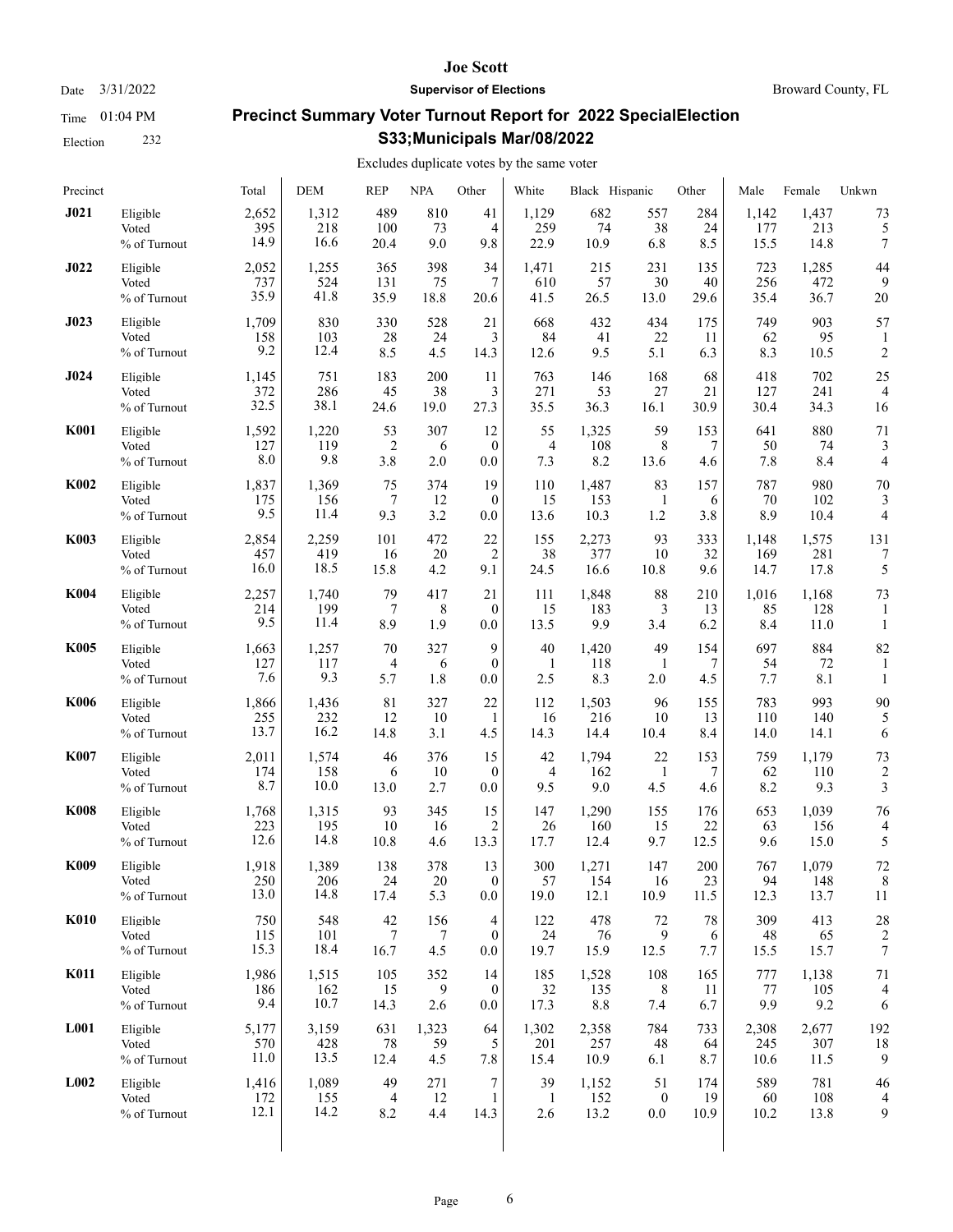Election 232

#### **Joe Scott**

Date  $3/31/2022$  **Supervisor of Elections** Broward County, FL

# **Precinct Summary Voter Turnout Report for 2022 SpecialElection S33;Municipals Mar/08/2022**

## Excludes duplicate votes by the same voter

| Precinct    |              | Total | <b>DEM</b> | <b>REP</b>     | <b>NPA</b>     | Other            | White            | Black Hispanic |                  | Other | Male  | Female | Unkwn                   |
|-------------|--------------|-------|------------|----------------|----------------|------------------|------------------|----------------|------------------|-------|-------|--------|-------------------------|
| L003        | Eligible     | 1,297 | 999        | 76             | 212            | 10               | 118              | 972            | 69               | 138   | 522   | 723    | 52                      |
|             | Voted        | 230   | 210        | 9              | 11             | $\mathbf{0}$     | 19               | 190            | 6                | 15    | 81    | 144    | 5                       |
|             | % of Turnout | 17.7  | 21.0       | 11.8           | 5.2            | 0.0              | 16.1             | 19.5           | 8.7              | 10.9  | 15.5  | 19.9   | 10                      |
| L004        | Eligible     | 6,089 | 4,670      | 183            | 1,193          | 43               | 215              | 5,161          | 194              | 519   | 2,322 | 3,520  | 247                     |
|             | Voted        | 340   | 310        | 6              | 23             | 1                | 19               | 294            | 4                | 23    | 122   | 212    | 6                       |
|             | % of Turnout | 5.6   | 6.6        | 3.3            | 1.9            | 2.3              | 8.8              | 5.7            | 2.1              | 4.4   | 5.3   | 6.0    | 2                       |
| L005        | Eligible     | 1,913 | 1,463      | 73             | 358            | 19               | 76               | 1,637          | 54               | 146   | 720   | 1,109  | 84                      |
|             | Voted        | 200   | 186        | $\mathbf{0}$   | 14             | $\mathbf{0}$     | 13               | 174            | 1                | 12    | 67    | 128    | 5                       |
|             | % of Turnout | 10.5  | 12.7       | 0.0            | 3.9            | 0.0              | 17.1             | 10.6           | 1.9              | 8.2   | 9.3   | 11.5   | 6                       |
| L006        | Eligible     | 3,752 | 2,858      | 145            | 720            | 29               | 187              | 2,956          | 187              | 422   | 1,492 | 2,117  | 143                     |
|             | Voted        | 408   | 373        | 15             | 18             | 2                | 20               | 348            | 11               | 29    | 146   | 256    | 6                       |
|             | % of Turnout | 10.9  | 13.1       | 10.3           | 2.5            | 6.9              | 10.7             | 11.8           | 5.9              | 6.9   | 9.8   | 12.1   | 4                       |
| <b>L007</b> | Eligible     | 1,226 | 867        | 100            | 248            | 11               | 159              | 830            | 93               | 144   | 532   | 662    | 32                      |
|             | Voted        | 139   | 111        | 11             | 17             | $\mathbf{0}$     | 33               | 92             | $\mathbf{1}$     | 13    | 60    | 76     | 3                       |
|             | % of Turnout | 11.3  | 12.8       | 11.0           | 6.9            | 0.0              | 20.8             | 11.1           | 1.1              | 9.0   | 11.3  | 11.5   | 9                       |
| <b>L008</b> | Eligible     | 2,323 | 1,834      | 90             | 386            | 13               | 77               | 1,962          | 86               | 198   | 1,026 | 1,212  | 85                      |
|             | Voted        | 304   | 277        | 11             | 14             | $\overline{2}$   | 10               | 271            | 5                | 18    | 123   | 172    | 9                       |
|             | % of Turnout | 13.1  | 15.1       | 12.2           | 3.6            | 15.4             | 13.0             | 13.8           | 5.8              | 9.1   | 12.0  | 14.2   | 11                      |
| L009        | Eligible     | 2,273 | 1,475      | 239            | 539            | 20               | 438              | 1,257          | 298              | 280   | 879   | 1,320  | 74                      |
|             | Voted        | 347   | 266        | 35             | 42             | 4                | 95               | 183            | 31               | 38    | 110   | 227    | 10                      |
|             | % of Turnout | 15.3  | 18.0       | 14.6           | 7.8            | 20.0             | 21.7             | 14.6           | 10.4             | 13.6  | 12.5  | 17.2   | 14                      |
| L010        | Eligible     | 5,093 | 3,381      | 434            | 1,210          | 68               | 951              | 2,832          | 693              | 617   | 1,990 | 2,931  | 172                     |
|             | Voted        | 621   | 489        | 58             | 70             | 4                | 191              | 336            | 45               | 49    | 235   | 374    | 12                      |
|             | % of Turnout | 12.2  | 14.5       | 13.4           | 5.8            | 5.9              | 20.1             | 11.9           | 6.5              | 7.9   | 11.8  | 12.8   | 7                       |
| L011        | Eligible     | 1,369 | 950        | 67             | 338            | 14               | 121              | 992            | 118              | 138   | 521   | 802    | 46                      |
|             | Voted        | 114   | 93         | 6              | 15             | $\mathbf{0}$     | 12               | 85             | 10               | 7     | 37    | 74     | 3                       |
|             | % of Turnout | 8.3   | 9.8        | 9.0            | 4.4            | 0.0              | 9.9              | 8.6            | 8.5              | 5.1   | 7.1   | 9.2    | $\boldsymbol{7}$        |
| L012        | Eligible     | 1,505 | 1,124      | 67             | 307            | 7                | 50               | 1,231          | 75               | 149   | 597   | 847    | 61                      |
|             | Voted        | 115   | 107        | 4              | 4              | $\mathbf{0}$     | 2                | 103            | $\overline{c}$   | 8     | 35    | 78     | $\overline{\mathbf{c}}$ |
|             | % of Turnout | 7.6   | 9.5        | 6.0            | 1.3            | 0.0              | 4.0              | 8.4            | 2.7              | 5.4   | 5.9   | 9.2    | 3                       |
| L013        | Eligible     | 3,675 | 2,457      | 409            | 789            | 20               | 864              | 2,126          | 253              | 432   | 1,605 | 1,961  | 109                     |
|             | Voted        | 589   | 464        | 59             | 65             | 1                | 167              | 363            | 18               | 41    | 241   | 338    | 10                      |
|             | % of Turnout | 16.0  | 18.9       | 14.4           | 8.2            | 5.0              | 19.3             | 17.1           | 7.1              | 9.5   | 15.0  | 17.2   | 9                       |
| L014        | Eligible     | 1,443 | 1,216      | 24             | 196            | 7                | 12               | 1,319          | 23               | 89    | 559   | 820    | 64                      |
|             | Voted        | 202   | 195        | $\mathbf{0}$   | 7              | $\mathbf{0}$     | $\mathbf{1}$     | 194            | $\boldsymbol{0}$ | 7     | 67    | 133    | $\overline{2}$          |
|             | % of Turnout | 14.0  | 16.0       | 0.0            | 3.6            | 0.0              | 8.3              | 14.7           | 0.0              | 7.9   | 12.0  | 16.2   | 3                       |
| L015        | Eligible     | 984   | 842        | 24             | 115            | 3                | 19               | 899            | 9                | 57    | 399   | 549    | 36                      |
|             | Voted        | 168   | 163        | $\mathbf{1}$   | $\mathfrak{Z}$ | $\mathbf{1}$     | $\mathfrak{Z}$   | 156            | $\mathbf{1}$     | 8     | 56    | 107    | 5                       |
|             | % of Turnout | 17.1  | 19.4       | 4.2            | 2.6            | 33.3             | 15.8             | 17.4           | 11.1             | 14.0  | 14.0  | 19.5   | 14                      |
| L016        | Eligible     | 1,732 | 1,450      | 52             | 222            | 8                | 23               | 1,554          | 44               | 111   | 722   | 959    | 51                      |
|             | Voted        | 285   | 267        | 8              | 10             | $\mathbf{0}$     | $\overline{c}$   | 269            | $\overline{c}$   | 12    | 110   | 170    | 5                       |
|             | % of Turnout | 16.5  | 18.4       | 15.4           | 4.5            | $0.0\,$          | 8.7              | 17.3           | 4.5              | 10.8  | 15.2  | 17.7   | 10                      |
| L017        | Eligible     | 1,081 | 881        | 42             | 154            | 4                | 18               | 959            | 42               | 62    | 431   | 609    | 41                      |
|             | Voted        | 180   | 172        | 3              | 5              | $\boldsymbol{0}$ | $\boldsymbol{0}$ | 174            | $\mathbf{1}$     | 5     | 54    | 120    | 6                       |
|             | % of Turnout | 16.7  | 19.5       | 7.1            | 3.2            | $0.0\,$          | 0.0              | 18.1           | 2.4              | 8.1   | 12.5  | 19.7   | 15                      |
| L018        | Eligible     | 2,011 | 1,609      | 74             | 317            | 11               | 107              | 1,695          | 73               | 136   | 912   | 1,016  | 83                      |
|             | Voted        | 233   | 217        | $\overline{c}$ | 14             | $\bf{0}$         | 5                | 217            | 2                | 9     | 78    | 150    | 5                       |
|             | % of Turnout | 11.6  | 13.5       | 2.7            | 4.4            | 0.0              | 4.7              | 12.8           | 2.7              | 6.6   | 8.6   | 14.8   | 6                       |
| L019        | Eligible     | 671   | 501        | 26             | 138            | 6                | 22               | 566            | 24               | 59    | 297   | 350    | 24                      |
|             | Voted        | 57    | 49         | 2              | 6              | $\bf{0}$         | 6                | 47             | $\boldsymbol{0}$ | 4     | 20    | 35     | $\overline{2}$          |
|             | % of Turnout | 8.5   | 9.8        | 7.7            | 4.3            | 0.0              | 27.3             | 8.3            | $0.0\,$          | 6.8   | 6.7   | 10.0   | 8                       |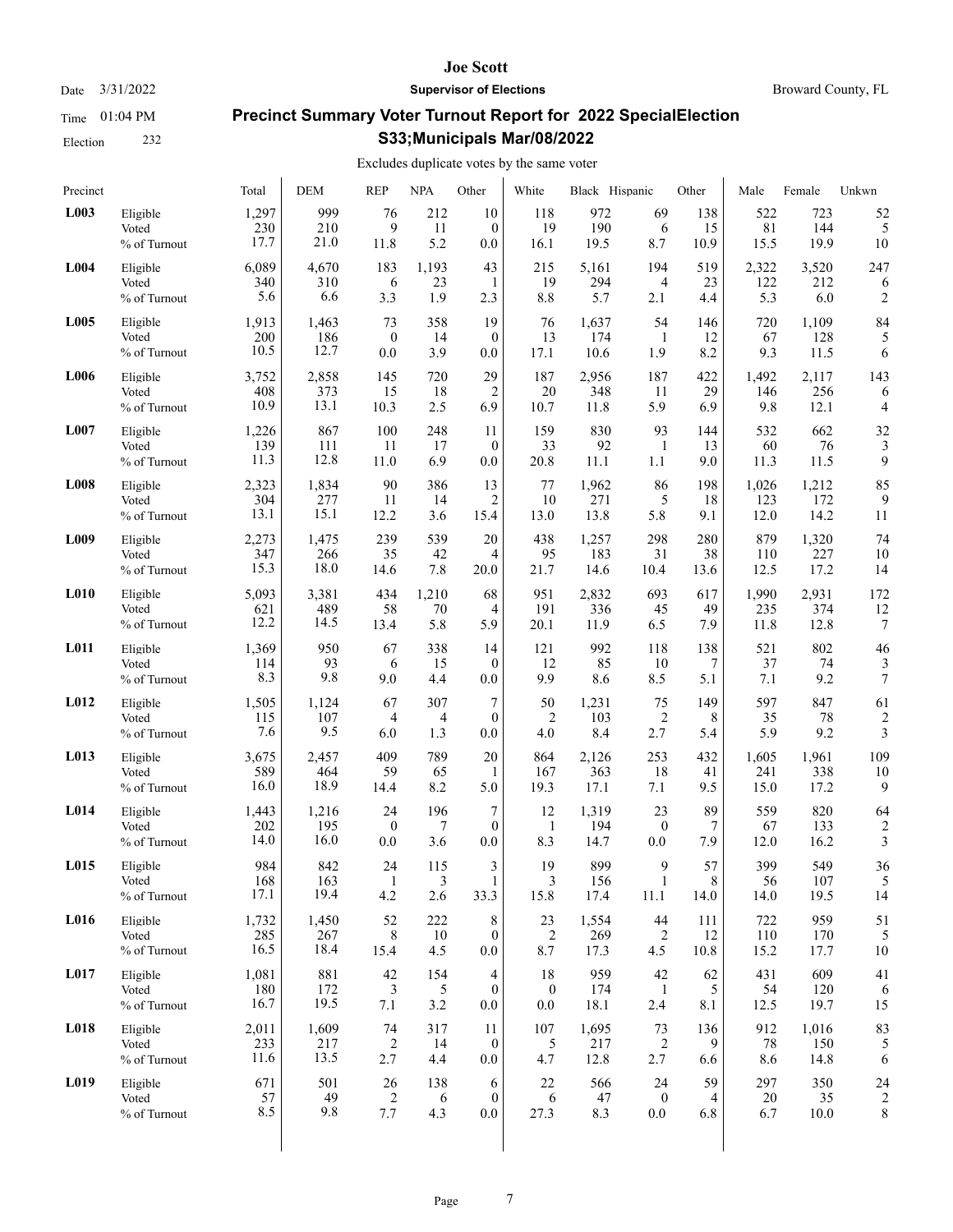Election 232

#### **Joe Scott**

Date  $3/31/2022$  **Supervisor of Elections** Broward County, FL

# **Precinct Summary Voter Turnout Report for 2022 SpecialElection S33;Municipals Mar/08/2022**

## Excludes duplicate votes by the same voter

| Precinct    |                                   | Total               | <b>DEM</b>       | <b>REP</b>        | <b>NPA</b>       | Other          | White             | Black Hispanic   |                  | Other            | Male             | Female           | Unkwn          |
|-------------|-----------------------------------|---------------------|------------------|-------------------|------------------|----------------|-------------------|------------------|------------------|------------------|------------------|------------------|----------------|
| M002        | Eligible                          | 3,035               | 2,123            | 182               | 705              | 25             | 263               | 2,099            | 338              | 335              | 1,261            | 1,643            | 131            |
|             | Voted                             | 223                 | 183              | 19                | 21               | $\mathbf{0}$   | 40                | 150              | 12               | 21               | 87               | 129              | 7              |
|             | % of Turnout                      | 7.3                 | 8.6              | 10.4              | 3.0              | 0.0            | 15.2              | 7.1              | 3.6              | 6.3              | 6.9              | 7.9              | 5              |
| M003        | Eligible                          | 3,505               | 2,492            | 211               | 778              | 24             | 272               | 2,571            | 302              | 360              | 1,413            | 1,963            | 129            |
|             | Voted                             | 318                 | 267              | 15                | 35               | 1              | 44                | 234              | 11               | 29               | 124              | 189              | 5              |
|             | % of Turnout                      | 9.1                 | 10.7             | 7.1               | 4.5              | 4.2            | 16.2              | 9.1              | 3.6              | 8.1              | 8.8              | 9.6              | 4              |
| M004        | Eligible                          | 1,635               | 1,102            | 126               | 389              | 18             | 239               | 1,018            | 182              | 196              | 714              | 849              | 72             |
|             | Voted                             | 159                 | 124              | 12                | 22               | 1              | 29                | 106              | 12               | 12               | 65               | 87               | 7              |
|             | % of Turnout                      | 9.7                 | 11.3             | 9.5               | 5.7              | 5.6            | 12.1              | 10.4             | 6.6              | 6.1              | 9.1              | 10.2             | 10             |
| M005        | Eligible                          | 1,865               | 1,126            | 253               | 461              | 25             | 469               | 689              | 466              | 241              | 751              | 1,051            | 63             |
|             | Voted                             | 239                 | 171              | 37                | 30               | 1              | 80                | 88               | 40               | 31               | 88               | 149              | 2              |
|             | % of Turnout                      | 12.8                | 15.2             | 14.6              | 6.5              | 4.0            | 17.1              | 12.8             | 8.6              | 12.9             | 11.7             | 14.2             | 3              |
| M007        | Eligible                          | 1,164               | 645              | 205               | 300              | 14             | 351               | 291              | 394              | 128              | 480              | 644              | 40             |
|             | Voted                             | 191                 | 125              | 38                | 26               | 2              | 70                | 59               | 48               | 14               | 73               | 113              | 5              |
|             | % of Turnout                      | 16.4                | 19.4             | 18.5              | 8.7              | 14.3           | 19.9              | 20.3             | 12.2             | 10.9             | 15.2             | 17.5             | 13             |
| <b>M008</b> | Eligible                          | 1,814               | 1,026            | 272               | 498              | 18             | 410               | 487              | 712              | 205              | 691              | 1,042            | 81             |
|             | Voted                             | 179                 | 120              | 28                | 28               | 3              | 56                | 61               | 47               | 15               | 71               | 105              | 3              |
|             | % of Turnout                      | 9.9                 | 11.7             | 10.3              | 5.6              | 16.7           | 13.7              | 12.5             | 6.6              | 7.3              | 10.3             | 10.1             | 4              |
| M009        | Eligible                          | 2,560               | 1,429            | 371               | 713              | 47             | 720               | 820              | 660              | 360              | 1,154            | 1,292            | 114            |
|             | Voted                             | 242                 | 168              | 39                | 32               | 3              | 97                | 67               | 37               | 41               | 115              | 121              | 6              |
|             | % of Turnout                      | 9.5                 | 11.8             | 10.5              | 4.5              | 6.4            | 13.5              | 8.2              | 5.6              | 11.4             | 10.0             | 9.4              | 5              |
| <b>M010</b> | Eligible                          | 1,186               | 660              | 220               | 296              | 10             | 413               | 162              | 494              | 117              | 462              | 679              | 45             |
|             | Voted                             | 186                 | 129              | 34                | 23               | $\mathbf{0}$   | 86                | 35               | 44               | 21               | 79               | 100              | 7              |
|             | % of Turnout                      | 15.7                | 19.5             | 15.5              | 7.8              | 0.0            | 20.8              | 21.6             | 8.9              | 17.9             | 17.1             | 14.7             | 16             |
| <b>M011</b> | Eligible                          | 1,149               | 625              | 193               | 318              | 13             | 412               | 330              | 272              | 135              | 508              | 594              | 47             |
|             | Voted                             | 106                 | 65               | 26                | 14               | 1              | 43                | 34               | 17               | 12               | 44               | 56               | 6              |
|             | % of Turnout                      | 9.2                 | 10.4             | 13.5              | 4.4              | 7.7            | 10.4              | 10.3             | 6.3              | 8.9              | 8.7              | 9.4              | 13             |
| M013        | Eligible                          | 1,763               | 1,049            | 223               | 467              | 24             | 432               | 692              | 442              | 197              | 682              | 999              | 82             |
|             | Voted                             | 134                 | 99               | 19                | 14               | 2              | 52                | 60               | 15               | 7                | 48               | 83               | 3              |
|             | % of Turnout                      | 7.6                 | 9.4              | 8.5               | 3.0              | 8.3            | 12.0              | 8.7              | 3.4              | 3.6              | 7.0              | 8.3              | 4              |
| M015        | Eligible                          | 2,442               | 1,249            | 386               | 774              | 33             | 669               | 749              | 662              | 362              | 1,077            | 1,275            | 90             |
|             | Voted                             | 240                 | 143              | 51                | 44               | $\overline{2}$ | 88                | 72               | 48               | 32               | 98               | 138              | $\overline{4}$ |
|             | % of Turnout                      | 9.8                 | 11.4             | 13.2              | 5.7              | 6.1            | 13.2              | 9.6              | 7.3              | 8.8              | 9.1              | 10.8             | 4              |
| <b>M016</b> | Eligible                          | 723                 | 415              | 122               | 171              | 15             | 266               | 103              | 285              | 69               | 293              | 403              | 27             |
|             | Voted                             | 119                 | 80               | 26                | 13               | $\mathbf{0}$   | 57                | 23               | 28               | 11               | 46               | 67               | 6              |
|             | % of Turnout                      | 16.5                | 19.3             | 21.3              | 7.6              | 0.0            | 21.4              | 22.3             | 9.8              | 15.9             | 15.7             | 16.6             | 22             |
| M017        | Eligible                          | 1,053               | 561              | 197               | 277              | 18             | 422               | 168              | 364              | 99               | 410              | 612              | 31             |
|             | Voted                             | 207                 | 131              | 40                | 33               | 3              | 94                | 36               | 62               | 15               | 82               | 121              | $\overline{4}$ |
|             | % of Turnout                      | 19.7                | 23.4             | 20.3              | 11.9             | 16.7           | 22.3              | 21.4             | 17.0             | 15.2             | 20.0             | 19.8             | 13             |
| <b>M018</b> | Eligible                          | 1,170               | 610              | 198               | 344              | 18             | 378               | 226              | 432              | 134              | 460              | 672              | 38             |
|             | Voted                             | 96                  | 62               | 19                | 15               | $\bf{0}$       | 45                | 15               | 30               | 6                | 37               | 55               | 4              |
|             | % of Turnout                      | 8.2                 | 10.2             | 9.6               | 4.4              | 0.0            | 11.9              | 6.6              | 6.9              | 4.5              | 8.0              | 8.2              | 11             |
| M019        | Eligible<br>Voted<br>% of Turnout | 1,530<br>125<br>8.2 | 766<br>72<br>9.4 | 273<br>30<br>11.0 | 472<br>22<br>4.7 | 19<br>1<br>5.3 | 496<br>53<br>10.7 | 410<br>32<br>7.8 | 412<br>23<br>5.6 | 212<br>17<br>8.0 | 712<br>53<br>7.4 | 761<br>69<br>9.1 | 57<br>5        |
| <b>M020</b> | Eligible                          | 3,423               | 1,808            | 493               | 1,052            | 70             | 1,000             | 1,039            | 999              | 385              | 1,406            | 1,888            | 129            |
|             | Voted                             | 199                 | 134              | 35                | 29               | -1             | 77                | 58               | 41               | 23               | 76               | 118              | 5              |
|             | % of Turnout                      | 5.8                 | 7.4              | 7.1               | 2.8              | 1.4            | 7.7               | 5.6              | 4.1              | 6.0              | 5.4              | 6.3              | 4              |
| M024        | Eligible                          | 1,673               | 958              | 254               | 442              | 19             | 524               | 483              | 472              | 194              | 670              | 945              | 58             |
|             | Voted                             | 121                 | 73               | 24                | 24               | $\bf{0}$       | 67                | 29               | 13               | 12               | 49               | 68               | $\overline{4}$ |
|             | % of Turnout                      | 7.2                 | 7.6              | 9.4               | 5.4              | $0.0\,$        | 12.8              | 6.0              | 2.8              | 6.2              | 7.3              | 7.2              | 7              |
|             |                                   |                     |                  |                   |                  |                |                   |                  |                  |                  |                  |                  |                |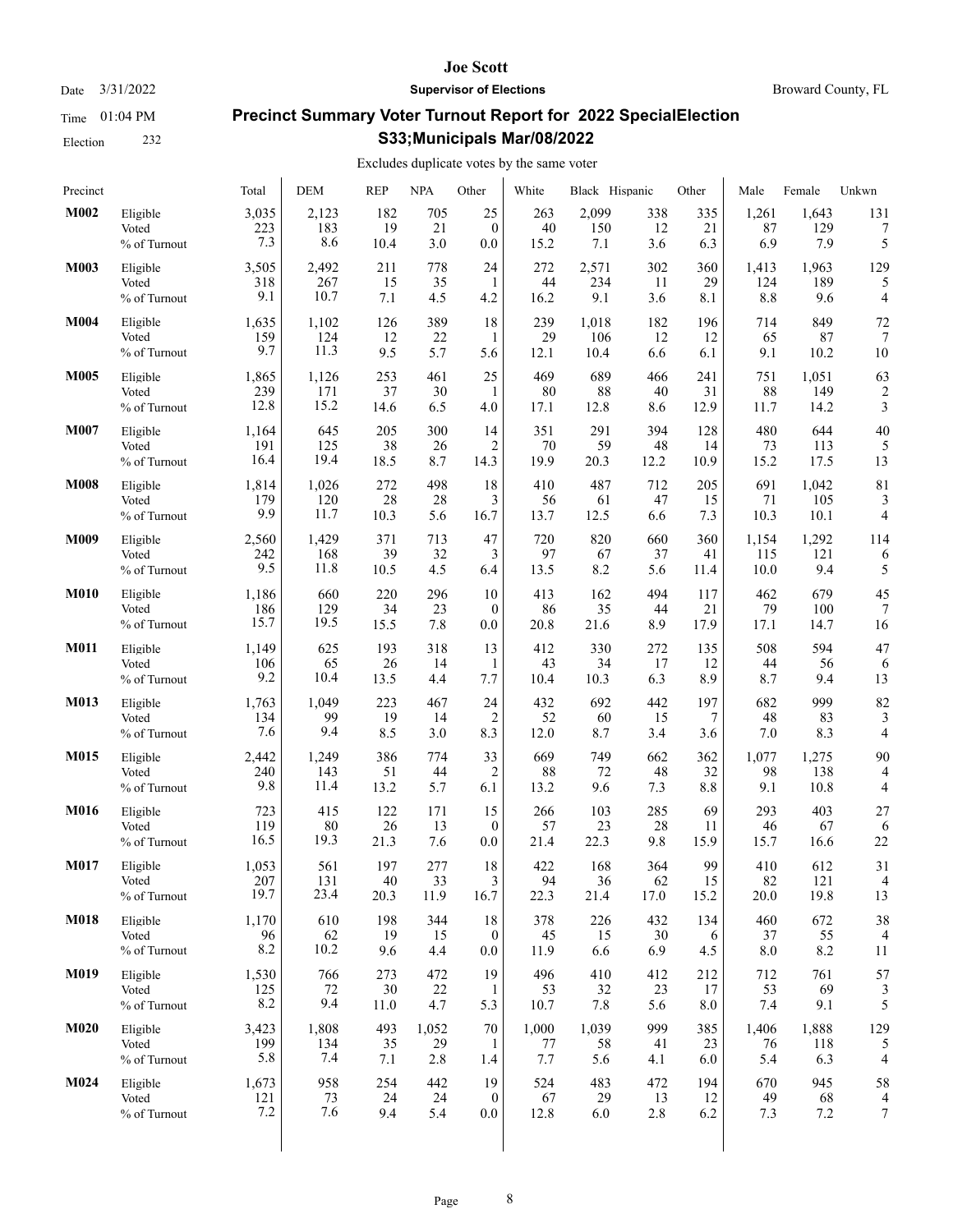Time 01:04 PM Election 232

# **Joe Scott**

## Date  $3/31/2022$  **Supervisor of Elections** Broward County, FL

# **Precinct Summary Voter Turnout Report for 2022 SpecialElection S33;Municipals Mar/08/2022**

## Excludes duplicate votes by the same voter

| Precinct          |                                   | Total               | <b>DEM</b>           | <b>REP</b>       | <b>NPA</b>      | Other            | White            | Black Hispanic       |                  | Other            | Male             | Female               | Unkwn                |
|-------------------|-----------------------------------|---------------------|----------------------|------------------|-----------------|------------------|------------------|----------------------|------------------|------------------|------------------|----------------------|----------------------|
| M026              | Eligible                          | 2,502               | 1,366                | 407              | 683             | 46               | 793              | 813                  | 523              | 373              | 1,083            | 1,327                | 92                   |
|                   | Voted                             | 308                 | 201                  | 64               | 39              | $\overline{4}$   | 139              | 94                   | 36               | 39               | 117              | 187                  | 4                    |
|                   | % of Turnout                      | 12.3                | 14.7                 | 15.7             | 5.7             | 8.7              | 17.5             | 11.6                 | 6.9              | 10.5             | 10.8             | 14.1                 | 4                    |
| M027              | Eligible                          | 1,050               | 524                  | 222              | 282             | 22               | 436              | 254                  | 226              | 134              | 493              | 535                  | 22                   |
|                   | Voted                             | 118                 | 86                   | 18               | 13              | 1                | 70               | 30                   | 8                | 10               | 56               | 60                   | $\overline{2}$       |
|                   | % of Turnout                      | 11.2                | 16.4                 | 8.1              | 4.6             | 4.5              | 16.1             | 11.8                 | 3.5              | 7.5              | 11.4             | 11.2                 | 9                    |
| M028              | Eligible                          | 2,186               | 1,220                | 283              | 650             | 33               | 508              | 787                  | 611              | 280              | 924              | 1,192                | 70                   |
|                   | Voted                             | 172                 | 108                  | 27               | 35              | 2                | 52               | 69                   | 23               | 28               | 71               | 98                   | 3                    |
|                   | % of Turnout                      | 7.9                 | 8.9                  | 9.5              | 5.4             | 6.1              | 10.2             | 8.8                  | 3.8              | 10.0             | 7.7              | 8.2                  | 4                    |
| M031              | Eligible<br>Voted<br>% of Turnout | 1,052<br>82<br>7.8  | 666<br>75<br>11.3    | 116<br>-1<br>0.9 | 261<br>5<br>1.9 | 9<br>1<br>11.1   | 155<br>12<br>7.7 | 545<br>52<br>9.5     | 192<br>6<br>3.1  | 160<br>12<br>7.5 | 462<br>37<br>8.0 | 547<br>44<br>8.0     | 43<br>$\overline{c}$ |
| M032              | Eligible<br>Voted<br>% of Turnout | 1,495<br>89<br>6.0  | 819<br>75<br>9.2     | 157<br>6<br>3.8  | 500<br>7<br>1.4 | 19<br>1<br>5.3   | 275<br>26<br>9.5 | 556<br>39<br>7.0     | 456<br>19<br>4.2 | 208<br>5<br>2.4  | 569<br>37<br>6.5 | 857<br>51<br>6.0     | 69<br>1              |
| N <sub>0</sub> 19 | Eligible                          | 38                  | 25                   | 6                | 6               | 1                | 14               | 16                   | 7                | 1                | 17               | 21                   | 0                    |
|                   | Voted                             | 5                   | $\overline{2}$       | $\overline{2}$   | $\mathbf{1}$    | $\mathbf{0}$     | 3                | $\overline{2}$       | $\mathbf{0}$     | $\mathbf{0}$     | $\overline{c}$   | 3                    | $\overline{0}$       |
|                   | % of Turnout                      | 13.2                | 8.0                  | 33.3             | 16.7            | 0.0              | 21.4             | 12.5                 | 0.0              | 0.0              | 11.8             | 14.3                 | $\mathbf{0}$         |
| Q010              | Eligible                          | 1,742               | 482                  | 700              | 502             | 58               | 1,505            | 25                   | 105              | 107              | 801              | 892                  | 49                   |
|                   | Voted                             | 495                 | 162                  | 203              | 117             | 13               | 457              | 6                    | 15               | 17               | 220              | 266                  | 9                    |
|                   | % of Turnout                      | 28.4                | 33.6                 | 29.0             | 23.3            | 22.4             | 30.4             | 24.0                 | 14.3             | 15.9             | 27.5             | 29.8                 | 18                   |
| Q030              | Eligible                          | 3,117               | 918                  | 1,235            | 902             | 62               | 2,599            | 51                   | 254              | 213              | 1,509            | 1,514                | 94                   |
|                   | Voted                             | 598                 | 202                  | 252              | 135             | 9                | 537              | 6                    | 36               | 19               | 291              | 297                  | 10                   |
|                   | % of Turnout                      | 19.2                | 22.0                 | 20.4             | 15.0            | 14.5             | 20.7             | 11.8                 | 14.2             | 8.9              | 19.3             | 19.6                 | 11                   |
| Q031              | Eligible                          | 2,582               | 757                  | 982              | 765             | 78               | 2,188            | 35                   | 195              | 164              | 1,217            | 1,298                | 67                   |
|                   | Voted                             | 454                 | 146                  | 176              | 117             | 15               | 413              | 5                    | 20               | 16               | 227              | 218                  | 9                    |
|                   | % of Turnout                      | 17.6                | 19.3                 | 17.9             | 15.3            | 19.2             | 18.9             | 14.3                 | 10.3             | 9.8              | 18.7             | 16.8                 | 13                   |
| <b>R002</b>       | Eligible                          | 127                 | 50                   | 37               | 39              | 1                | 79               | 9                    | 30               | 9                | 74               | 45                   | 8                    |
|                   | Voted                             | 9                   | 4                    | 4                | $\mathbf{1}$    | $\mathbf{0}$     | 6                | $\mathbf{0}$         | 3                | $\mathbf{0}$     | 5                | 4                    | $\boldsymbol{0}$     |
|                   | % of Turnout                      | 7.1                 | 8.0                  | 10.8             | 2.6             | 0.0              | 7.6              | 0.0                  | 10.0             | 0.0              | 6.8              | 8.9                  | $\mathbf{0}$         |
| R <sub>021</sub>  | Eligible                          | 563                 | 381                  | 66               | 103             | 13               | 441              | 25                   | 55               | 42               | 430              | 114                  | 19                   |
|                   | Voted                             | 113                 | 88                   | 8                | 13              | 4                | 97               | 5                    | 5                | 6                | 91               | 19                   | 3                    |
|                   | % of Turnout                      | 20.1                | 23.1                 | 12.1             | 12.6            | 30.8             | 22.0             | 20.0                 | 9.1              | 14.3             | 21.2             | 16.7                 | 16                   |
| <b>R022</b>       | Eligible                          | 1,599               | 1,040                | 179              | 367             | 13               | 584              | 694                  | 189              | 132              | 879              | 673                  | 47                   |
|                   | Voted                             | 162                 | 114                  | 23               | 24              | $\mathbf{1}$     | 98               | 42                   | 14               | 8                | 97               | 61                   | $\overline{4}$       |
|                   | % of Turnout                      | 10.1                | 11.0                 | 12.8             | 6.5             | 7.7              | 16.8             | 6.1                  | 7.4              | 6.1              | 11.0             | 9.1                  | 9                    |
| <b>R023</b>       | Eligible                          | 1,767               | 1,420                | 54               | 284             | 9                | 99               | 1,481                | 63               | 124              | 720              | 975                  | 72                   |
|                   | Voted                             | 171                 | 167                  | $\mathbf{1}$     | $\mathfrak{Z}$  | $\boldsymbol{0}$ | 5                | 161                  | $\overline{2}$   | 3                | 58               | 113                  | $\boldsymbol{0}$     |
|                   | % of Turnout                      | 9.7                 | 11.8                 | 1.9              | 1.1             | 0.0              | 5.1              | 10.9                 | 3.2              | 2.4              | 8.1              | 11.6                 | $\boldsymbol{0}$     |
| <b>R024</b>       | Eligible                          | 1,311               | 1,040                | 48               | 219             | 4                | 60               | 1,101                | 66               | 84               | 573              | 688                  | 50                   |
|                   | Voted                             | 137                 | 127                  | 5                | 5               | $\mathbf{0}$     | 9                | 116                  | 4                | 8                | 49               | 83                   | 5                    |
|                   | % of Turnout                      | 10.5                | 12.2                 | 10.4             | 2.3             | $0.0\,$          | 15.0             | 10.5                 | 6.1              | 9.5              | 8.6              | 12.1                 | 10                   |
| <b>R025</b>       | Eligible                          | 2,319               | 1,880                | 80               | 337             | 22               | 170              | 1,887                | 94               | 168              | 1,022            | 1,190                | 107                  |
|                   | Voted                             | 234                 | 223                  | 5                | 6               | $\boldsymbol{0}$ | 20               | 200                  | 2                | 12               | 88               | 142                  | $\overline{4}$       |
|                   | % of Turnout                      | 10.1                | 11.9                 | 6.3              | 1.8             | 0.0              | 11.8             | 10.6                 | 2.1              | 7.1              | 8.6              | 11.9                 | 4                    |
| <b>R026</b>       | Eligible<br>Voted<br>% of Turnout | 2,227<br>213<br>9.6 | 1,789<br>204<br>11.4 | 62<br>3<br>4.8   | 364<br>5<br>1.4 | 12<br>1<br>8.3   | 103<br>10<br>9.7 | 1,893<br>196<br>10.4 | 67<br>2<br>3.0   | 164<br>5<br>3.0  | 959<br>75<br>7.8 | 1,185<br>137<br>11.6 | 83<br>$\mathbf{1}$   |
| <b>R027</b>       | Eligible                          | 2,315               | 1,553                | 211              | 506             | 45               | 703              | 1,175                | 254              | 183              | 1,244            | 987                  | 84                   |
|                   | Voted                             | 167                 | 140                  | 18               | 9               | $\mathbf{0}$     | 80               | 67                   | 11               | 9                | 97               | 66                   | 4                    |
|                   | % of Turnout                      | 7.2                 | 9.0                  | 8.5              | 1.8             | $0.0\,$          | 11.4             | 5.7                  | 4.3              | 4.9              | 7.8              | 6.7                  | 5                    |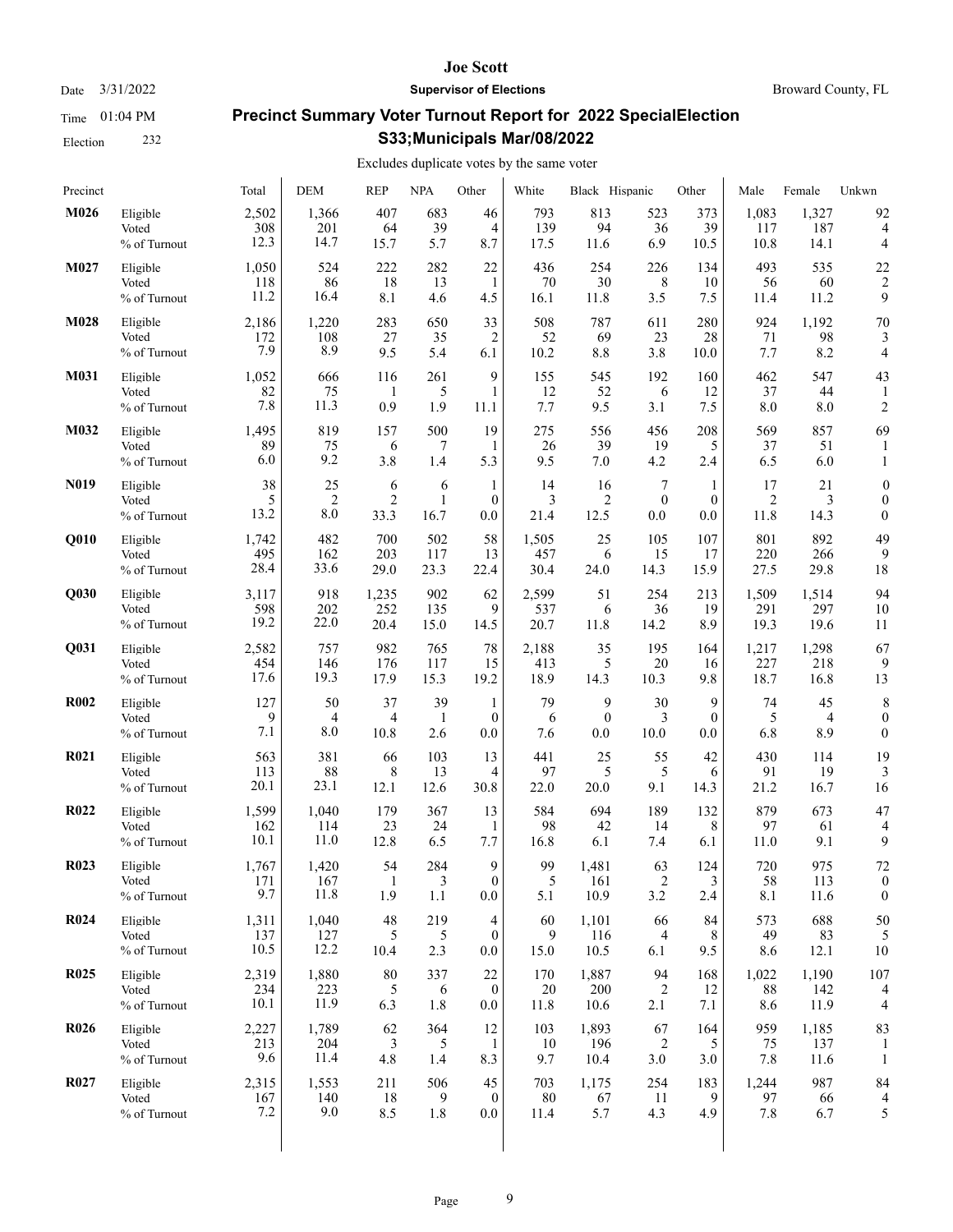Election 232

#### **Joe Scott**

Date  $3/31/2022$  **Supervisor of Elections** Broward County, FL

# **Precinct Summary Voter Turnout Report for 2022 SpecialElection S33;Municipals Mar/08/2022**

| Precinct    |                                   | Total               | <b>DEM</b>           | <b>REP</b>       | <b>NPA</b>       | Other                 | White               | Black Hispanic      |                             | Other            | Male                | Female               | Unkwn                |
|-------------|-----------------------------------|---------------------|----------------------|------------------|------------------|-----------------------|---------------------|---------------------|-----------------------------|------------------|---------------------|----------------------|----------------------|
| <b>R028</b> | Eligible                          | 2,220               | 1,859                | 62               | 291              | 8                     | 32                  | 2,030               | 31                          | 127              | 890                 | 1,256                | 74                   |
|             | Voted                             | 334                 | 323                  | 5                | 5                | 1                     | 4                   | 320                 | $\boldsymbol{0}$            | 10               | 112                 | 216                  | 6                    |
|             | % of Turnout                      | 15.0                | 17.4                 | 8.1              | 1.7              | 12.5                  | 12.5                | 15.8                | 0.0                         | 7.9              | 12.6                | 17.2                 | 8                    |
| <b>R029</b> | Eligible                          | 1,458               | 1,191                | 47               | 215              | 5                     | 59                  | 1,273               | 38                          | 88               | 598                 | 797                  | 63                   |
|             | Voted                             | 198                 | 191                  | 5                | 2                | $\theta$              | 3                   | 189                 | 2                           | 4                | 65                  | 130                  | 3                    |
|             | % of Turnout                      | 13.6                | 16.0                 | 10.6             | 0.9              | 0.0                   | 5.1                 | 14.8                | 5.3                         | 4.5              | 10.9                | 16.3                 | 5                    |
| <b>R030</b> | Eligible<br>Voted<br>% of Turnout | 2,717<br>244<br>9.0 | 2,212<br>230<br>10.4 | 80<br>9<br>11.3  | 412<br>5<br>1.2  | 13<br>$\theta$<br>0.0 | 68<br>6<br>8.8      | 2,401<br>226<br>9.4 | 80<br>$\overline{c}$<br>2.5 | 168<br>10<br>6.0 | 1,051<br>79<br>7.5  | 1,571<br>160<br>10.2 | 95<br>5              |
| <b>R032</b> | Eligible                          | 554                 | 228                  | 125              | 185              | 16                    | 381                 | 46                  | 83                          | 44               | 315                 | 223                  | 16                   |
|             | Voted                             | 45                  | 35                   | 8                | 2                | $\mathbf{0}$          | 31                  | 4                   | 6                           | 4                | 29                  | 13                   | 3                    |
|             | % of Turnout                      | 8.1                 | 15.4                 | 6.4              | 1.1              | 0.0                   | 8.1                 | 8.7                 | 7.2                         | 9.1              | 9.2                 | 5.8                  | 19                   |
| <b>R033</b> | Eligible                          | 2,536               | 1,613                | 276              | 611              | 36                    | 748                 | 1,257               | 288                         | 243              | 1,211               | 1,242                | 83                   |
|             | Voted                             | 189                 | 153                  | 15               | 18               | 3                     | 74                  | 85                  | 15                          | 15               | 103                 | 82                   | 4                    |
|             | % of Turnout                      | 7.5                 | 9.5                  | 5.4              | 2.9              | 8.3                   | 9.9                 | 6.8                 | 5.2                         | 6.2              | 8.5                 | 6.6                  | 5                    |
| <b>R041</b> | Eligible                          | 3                   | $\overline{2}$       | $\mathbf{0}$     | 1                | $\overline{0}$        | $\mathbf{0}$        | $\overline{2}$      | $\boldsymbol{0}$            | $\mathbf{1}$     | $\overline{2}$      | -1                   | $\boldsymbol{0}$     |
|             | Voted                             | $\theta$            | $\mathbf{0}$         | $\mathbf{0}$     | $\boldsymbol{0}$ | $\theta$              | $\mathbf{0}$        | $\mathbf{0}$        | $\boldsymbol{0}$            | $\mathbf{0}$     | $\mathbf{0}$        | $\mathbf{0}$         | $\overline{0}$       |
|             | % of Turnout                      | 0.0                 | 0.0                  | 0.0              | 0.0              | 0.0                   | 0.0                 | 0.0                 | 0.0                         | 0.0              | 0.0                 | 0.0                  | $\mathbf{0}$         |
| <b>R050</b> | Eligible                          | 2,045               | 1,411                | 158              | 461              | 15                    | 264                 | 1,243               | 344                         | 194              | 898                 | 1,050                | 97                   |
|             | Voted                             | 181                 | 160                  | 9                | 10               | 2                     | 23                  | 139                 | 13                          | 6                | 73                  | 103                  | 5                    |
|             | % of Turnout                      | 8.9                 | 11.3                 | 5.7              | 2.2              | 13.3                  | 8.7                 | 11.2                | 3.8                         | 3.1              | 8.1                 | 9.8                  | 5                    |
| <b>R051</b> | Eligible                          | 1,356               | 1,085                | 48               | 215              | 8                     | 46                  | 1,122               | 72                          | 116              | 608                 | 698                  | 50                   |
|             | Voted                             | 136                 | 131                  | $\overline{4}$   | 1                | $\theta$              | 2                   | 128                 | $\overline{2}$              | 4                | 60                  | 75                   | 1                    |
|             | % of Turnout                      | 10.0                | 12.1                 | 8.3              | 0.5              | 0.0                   | 4.3                 | 11.4                | 2.8                         | 3.4              | 9.9                 | 10.7                 | $\overline{2}$       |
| <b>R052</b> | Eligible                          | 1,271               | 626                  | 264              | 361              | 20                    | 617                 | 288                 | 261                         | 105              | 586                 | 639                  | 46                   |
|             | Voted                             | 131                 | 80                   | 38               | 13               | $\theta$              | 93                  | 19                  | 10                          | 9                | 61                  | 66                   | 4                    |
|             | % of Turnout                      | 10.3                | 12.8                 | 14.4             | 3.6              | 0.0                   | 15.1                | 6.6                 | 3.8                         | 8.6              | 10.4                | 10.3                 | 9                    |
| <b>R053</b> | Eligible                          | 2,572               | 981                  | 849              | 703              | 39                    | 1,578               | 351                 | 413                         | 230              | 1,235               | 1,264                | 73                   |
|             | Voted                             | 342                 | 170                  | 112              | 57               | 3                     | 254                 | 42                  | 26                          | 20               | 160                 | 176                  | 6                    |
|             | % of Turnout                      | 13.3                | 17.3                 | 13.2             | 8.1              | 7.7                   | 16.1                | 12.0                | 6.3                         | 8.7              | 13.0                | 13.9                 | 8                    |
| <b>R056</b> | Eligible<br>Voted<br>% of Turnout | 1,119<br>89<br>8.0  | 814<br>79<br>9.7     | 53<br>3<br>5.7   | 241<br>6<br>2.5  | 11<br>1<br>9.1        | 202<br>23<br>11.4   | 735<br>54<br>7.3    | 92<br>5<br>5.4              | 90<br>7<br>7.8   | 556<br>45<br>8.1    | 509<br>43<br>8.4     | 54<br>$\overline{2}$ |
| <b>R057</b> | Eligible                          | 350                 | 212                  | 37               | 97               | 4                     | 163                 | 105                 | 48                          | 34               | 205                 | 134                  | 11                   |
|             | Voted                             | 37                  | 28                   | -1               | 8                | $\theta$              | 28                  | 4                   | 3                           | 2                | 26                  | 11                   | $\boldsymbol{0}$     |
|             | % of Turnout                      | 10.6                | 13.2                 | 2.7              | 8.2              | 0.0                   | 17.2                | 3.8                 | 6.3                         | 5.9              | 12.7                | 8.2                  | $\boldsymbol{0}$     |
| <b>R060</b> | Eligible<br>Voted<br>% of Turnout | 2,814<br>181<br>6.4 | 1,151<br>117<br>10.2 | 662<br>25<br>3.8 | 940<br>37<br>3.9 | 61<br>2<br>3.3        | 1,856<br>131<br>7.1 | 259<br>23<br>8.9    | 430<br>20<br>4.7            | 269<br>7<br>2.6  | 1,523<br>111<br>7.3 | 1,202<br>68<br>5.7   | 89<br>2              |
| <b>R062</b> | Eligible                          | 1,020               | 805                  | 48               | 163              | 4                     | 31                  | 888                 | 34                          | 67               | 435                 | 555                  | 30                   |
|             | Voted                             | 82                  | 79                   | 3                | $\bf{0}$         | $\mathbf{0}$          | 3                   | 74                  | 1                           | 4                | 33                  | 49                   | 0                    |
|             | % of Turnout                      | 8.0                 | 9.8                  | 6.3              | 0.0              | 0.0                   | 9.7                 | 8.3                 | 2.9                         | 6.0              | 7.6                 | 8.8                  | $\boldsymbol{0}$     |
| <b>R063</b> | Eligible                          | 5,097               | 3,815                | 265              | 971              | 46                    | 325                 | 3,896               | 365                         | 511              | 2,211               | 2,638                | 248                  |
|             | Voted                             | 548                 | 489                  | 22               | 34               | 3                     | 44                  | 460                 | 9                           | 35               | 212                 | 323                  | 13                   |
|             | % of Turnout                      | 10.8                | 12.8                 | 8.3              | 3.5              | 6.5                   | 13.5                | 11.8                | 2.5                         | 6.8              | 9.6                 | 12.2                 | 5                    |
| <b>R064</b> | Eligible<br>Voted<br>% of Turnout | 1,269<br>97<br>7.6  | 800<br>81<br>10.1    | 144<br>8<br>5.6  | 310<br>7<br>2.3  | 15<br>-1<br>6.7       | 217<br>23<br>10.6   | 688<br>61<br>8.9    | 253<br>9<br>3.6             | 111<br>4<br>3.6  | 559<br>36<br>6.4    | 659<br>60<br>9.1     | 51<br>$\overline{c}$ |
| <b>R069</b> | Eligible                          | 2,567               | 2,119                | 73               | 363              | 12                    | 44                  | 2,304               | 77                          | 142              | 1,032               | 1,465                | 70                   |
|             | Voted                             | 351                 | 326                  | 8                | 15               | $\overline{2}$        | 2                   | 337                 | 3                           | 9                | 133                 | 213                  | 5                    |
|             | % of Turnout                      | 13.7                | 15.4                 | 11.0             | 4.1              | 16.7                  | 4.5                 | 14.6                | 3.9                         | 6.3              | 12.9                | 14.5                 | 7                    |
|             |                                   |                     |                      |                  |                  |                       |                     |                     |                             |                  |                     |                      |                      |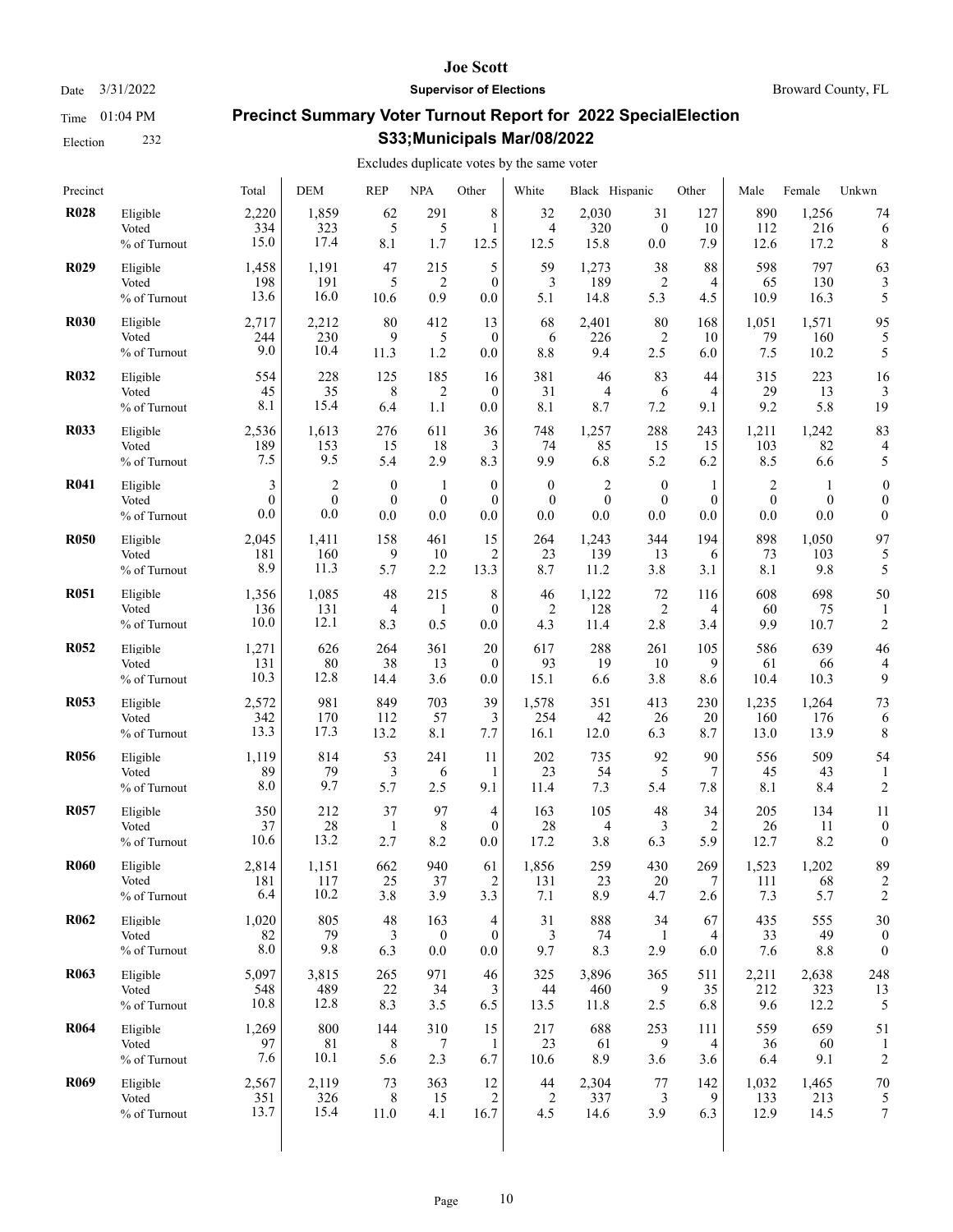Election 232

#### **Joe Scott**

Date  $3/31/2022$  **Supervisor of Elections** Broward County, FL

# **Precinct Summary Voter Turnout Report for 2022 SpecialElection S33;Municipals Mar/08/2022**

| Precinct    |                                   | Total               | <b>DEM</b>          | <b>REP</b>        | <b>NPA</b>       | Other            | White             | Black Hispanic      |                    | Other            | Male               | Female              | Unkwn                    |
|-------------|-----------------------------------|---------------------|---------------------|-------------------|------------------|------------------|-------------------|---------------------|--------------------|------------------|--------------------|---------------------|--------------------------|
| <b>X001</b> | Eligible                          | 1,937               | 1,022               | 318               | 575              | 22               | 498               | 481                 | 702                | 256              | 860                | 1,005               | 72                       |
|             | Voted                             | 112                 | 69                  | 24                | 18               | 1                | 67                | 11                  | 26                 | 8                | 42                 | 70                  | $\boldsymbol{0}$         |
|             | % of Turnout                      | 5.8                 | 6.8                 | 7.5               | 3.1              | 4.5              | 13.5              | 2.3                 | 3.7                | 3.1              | 4.9                | 7.0                 | $\boldsymbol{0}$         |
| <b>X002</b> | Eligible                          | 1,522               | 822                 | 245               | 430              | 25               | 359               | 393                 | 571                | 199              | 685                | 766                 | 71                       |
|             | Voted                             | 100                 | 66                  | 19                | 10               | 5                | 62                | 21                  | 15                 | 2                | 41                 | 56                  | 3                        |
|             | % of Turnout                      | 6.6                 | 8.0                 | 7.8               | 2.3              | 20.0             | 17.3              | 5.3                 | 2.6                | 1.0              | 6.0                | 7.3                 | 4                        |
| X003        | Eligible<br>Voted<br>% of Turnout | 1,885<br>88<br>4.7  | 979<br>54<br>5.5    | 304<br>20<br>6.6  | 577<br>13<br>2.3 | 25<br>1<br>4.0   | 397<br>44<br>11.1 | 498<br>13<br>2.6    | 759<br>24<br>3.2   | 231<br>7<br>3.0  | 786<br>37<br>4.7   | 1,028<br>50<br>4.9  | 71<br>$\mathbf{1}$       |
| <b>X008</b> | Eligible<br>Voted<br>% of Turnout | 1,405<br>117<br>8.3 | 710<br>86<br>12.1   | 329<br>17<br>5.2  | 351<br>13<br>3.7 | 15<br>1<br>6.7   | 411<br>54<br>13.1 | 261<br>20<br>7.7    | 554<br>32<br>5.8   | 179<br>11<br>6.1 | 621<br>46<br>7.4   | 752<br>70<br>9.3    | 32<br>3                  |
| X009        | Eligible                          | 3,273               | 1,913               | 517               | 799              | 44               | 935               | 1,109               | 800                | 429              | 1,346              | 1,829               | 98                       |
|             | Voted                             | 371                 | 273                 | 44                | 50               | 4                | 199               | 91                  | 58                 | 23               | 138                | 230                 | 3                        |
|             | $\%$ of Turnout                   | 11.3                | 14.3                | 8.5               | 6.3              | 9.1              | 21.3              | 8.2                 | 7.3                | 5.4              | 10.3               | 12.6                | 3                        |
| X019        | Eligible                          | 2,518               | 1,170               | 756               | 562              | 30               | 743               | 251                 | 1,327              | 197              | 854                | 1,585               | 79                       |
|             | Voted                             | 410                 | 236                 | 122               | 49               | 3                | 171               | 43                  | 174                | 22               | 129                | 274                 | 7                        |
|             | % of Turnout                      | 16.3                | 20.2                | 16.1              | 8.7              | 10.0             | 23.0              | 17.1                | 13.1               | 11.2             | 15.1               | 17.3                | 9                        |
| <b>X020</b> | Eligible                          | 3,491               | 1,567               | 1,053             | 823              | 48               | 1,082             | 357                 | 1,829              | 223              | 1,244              | 2,153               | 94                       |
|             | Voted                             | 592                 | 323                 | 179               | 82               | 8                | 298               | 51                  | 213                | 30               | 203                | 376                 | 13                       |
|             | % of Turnout                      | 17.0                | 20.6                | 17.0              | 10.0             | 16.7             | 27.5              | 14.3                | 11.6               | 13.5             | 16.3               | 17.5                | 14                       |
| <b>X021</b> | Eligible                          | 5,137               | 2,829               | 643               | 1,558            | 107              | 645               | 2,268               | 1,660              | 564              | 2,143              | 2,820               | 174                      |
|             | Voted                             | 137                 | 98                  | 18                | 20               | 1                | 29                | 72                  | 20                 | 16               | 51                 | 82                  | 4                        |
|             | % of Turnout                      | 2.7                 | 3.5                 | 2.8               | 1.3              | 0.9              | 4.5               | 3.2                 | 1.2                | 2.8              | 2.4                | 2.9                 | $\overline{2}$           |
| <b>X022</b> | Eligible<br>Voted<br>% of Turnout | 2,620<br>208<br>7.9 | 1,606<br>133<br>8.3 | 325<br>35<br>10.8 | 656<br>38<br>5.8 | 33<br>2<br>6.1   | 360<br>37<br>10.3 | 1,154<br>104<br>9.0 | 777<br>50<br>6.4   | 329<br>17<br>5.2 | 1,091<br>93<br>8.5 | 1,445<br>114<br>7.9 | 84<br>1                  |
| X023        | Eligible                          | 3,108               | 1,582               | 461               | 1,015            | 50               | 531               | 1,029               | 1,209              | 339              | 1,306              | 1,709               | 93                       |
|             | Voted                             | 132                 | 78                  | 23                | 27               | 4                | 45                | 35                  | 40                 | 12               | 54                 | 75                  | 3                        |
|             | % of Turnout                      | 4.2                 | 4.9                 | 5.0               | 2.7              | 8.0              | 8.5               | 3.4                 | 3.3                | 3.5              | 4.1                | 4.4                 | 3                        |
| <b>X024</b> | Eligible                          | 4,420               | 1,810               | 1,085             | 1,433            | 92               | 1,356             | 721                 | 1,818              | 525              | 1,964              | 2,331               | 125                      |
|             | Voted                             | 373                 | 198                 | 99                | 74               | 2                | 177               | 60                  | 108                | 28               | 158                | 206                 | 9                        |
|             | % of Turnout                      | 8.4                 | 10.9                | 9.1               | 5.2              | 2.2              | 13.1              | 8.3                 | 5.9                | 5.3              | 8.0                | 8.8                 | 7                        |
| X029        | Eligible                          | 3,922               | 1,652               | 1,144             | 1,064            | 62               | 1,341             | 641                 | 1,529              | 411              | 1,820              | 1,988               | 114                      |
|             | Voted                             | 410                 | 197                 | 131               | 74               | 8                | 187               | 71                  | 118                | 34               | 190                | 211                 | 9                        |
|             | % of Turnout                      | 10.5                | 11.9                | 11.5              | 7.0              | 12.9             | 13.9              | 11.1                | 7.7                | 8.3              | 10.4               | 10.6                | 8                        |
| X031        | Eligible                          | 4,067               | 1,796               | 1,140             | 1,065            | 66               | 1,126             | 507                 | 2,099              | 335              | 1,486              | 2,440               | 141                      |
|             | Voted                             | 702                 | 379                 | 196               | 119              | 8                | 283               | 69                  | 301                | 49               | 244                | 439                 | 19                       |
|             | % of Turnout                      | 17.3                | 21.1                | 17.2              | 11.2             | 12.1             | 25.1              | 13.6                | 14.3               | 14.6             | 16.4               | 18.0                | 13                       |
| X033        | Eligible                          | 3,508               | 1,399               | 927               | 1,143            | 39               | 888               | 431                 | 1,828              | 361              | 1,616              | 1,783               | 109                      |
|             | Voted                             | 323                 | 146                 | 116               | 61               | $\boldsymbol{0}$ | 145               | 31                  | 126                | 21               | 149                | 168                 | 6                        |
|             | % of Turnout                      | 9.2                 | 10.4                | 12.5              | 5.3              | $0.0\,$          | 16.3              | 7.2                 | 6.9                | 5.8              | 9.2                | 9.4                 | 6                        |
| <b>X041</b> | Eligible<br>Voted<br>% of Turnout | 2,365<br>196<br>8.3 | 1,018<br>101<br>9.9 | 570<br>52<br>9.1  | 750<br>42<br>5.6 | 27<br>1<br>3.7   | 611<br>79<br>12.9 | 423<br>37<br>8.7    | 1,076<br>66<br>6.1 | 255<br>14<br>5.5 | 1,091<br>86<br>7.9 | 1,207<br>109<br>9.0 | 67<br>$\mathbf{1}$       |
| <b>X042</b> | Eligible                          | 2,830               | 1,091               | 803               | 913              | 23               | 629               | 423                 | 1,313              | 465              | 1,256              | 1,467               | 107                      |
|             | Voted                             | 273                 | 113                 | 90                | 67               | 3                | 75                | 37                  | 127                | 34               | 130                | 135                 | 8                        |
|             | % of Turnout                      | 9.6                 | 10.4                | 11.2              | 7.3              | 13.0             | 11.9              | 8.7                 | 9.7                | 7.3              | 10.4               | 9.2                 | 7                        |
| X043        | Eligible                          | 3,543               | 1,533               | 874               | 1,080            | 56               | 853               | 683                 | 1,502              | 505              | 1,559              | 1,822               | 162                      |
|             | Voted                             | 276                 | 150                 | 86                | 39               | 1                | 119               | 46                  | 81                 | 30               | 117                | 152                 | 7                        |
|             | % of Turnout                      | 7.8                 | 9.8                 | 9.8               | 3.6              | 1.8              | 14.0              | 6.7                 | 5.4                | 5.9              | 7.5                | 8.3                 | $\overline{\mathcal{L}}$ |
|             |                                   |                     |                     |                   |                  |                  |                   |                     |                    |                  |                    |                     |                          |